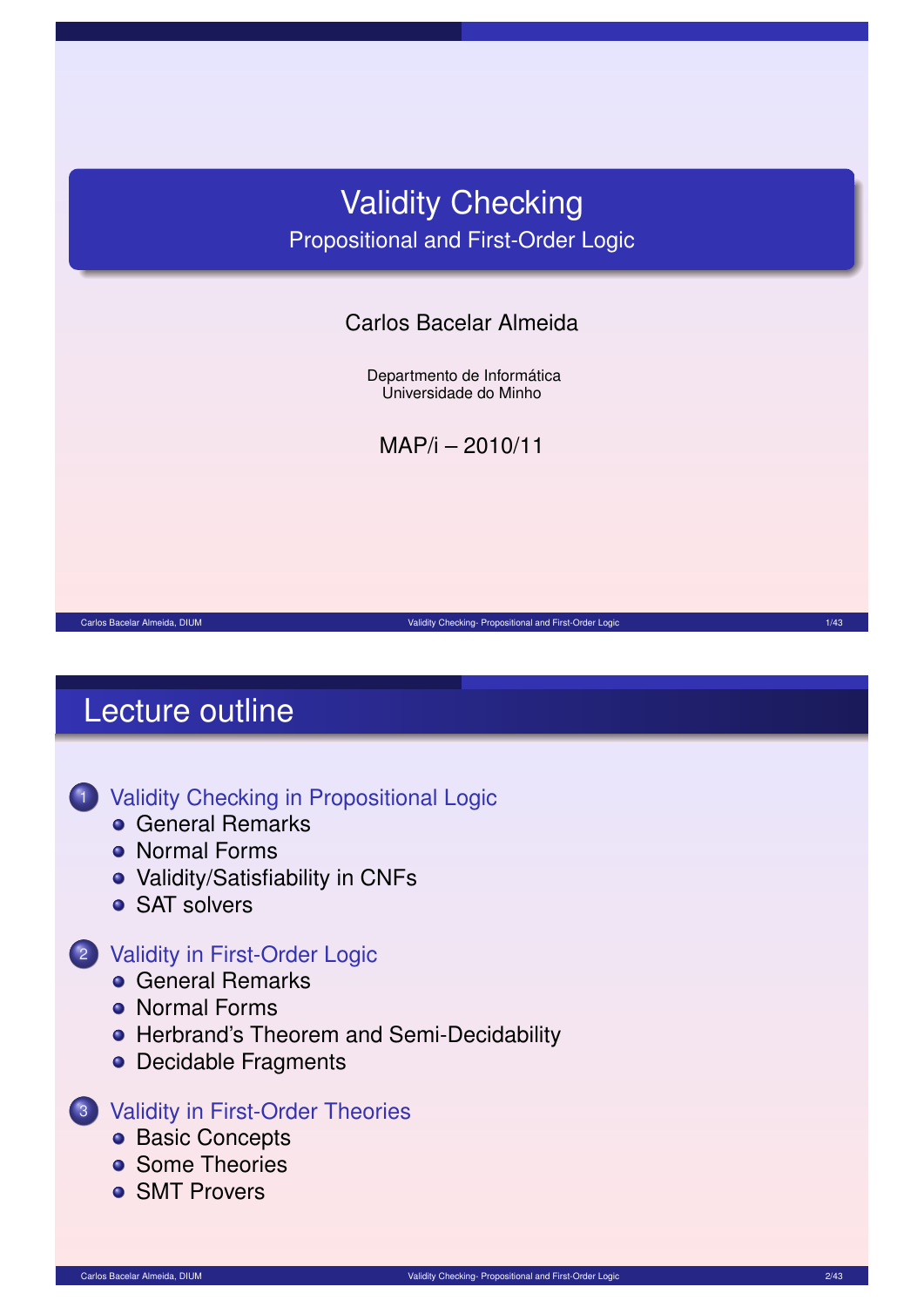# **Propositional Logic**



### Validity Checking in Propositional Logic General Remarks Validity Checking in Propositional Logic

Given a propositional formula *A*, there are two obvious decision problems regarding its validity status:

Validity problem (VAL): *Given a formula A, is A valid?* Satisfiability problem (SAT): *Given a formula A, is A satisfiable?*

**•** Recall:

- A is valid if  $M \models A$  for every model (valuation) M;
- *A* is satisfiable if  $M \models A$  for some model M.
- $\bullet$  Hence, *A* is valid iff  $\neg A$  is not satisfiable.

Two conceivable approaches to settle these problems:

Semantic method – directly using the definition of validity;

<span id="page-1-0"></span>Deductive method – exploit *soundness* and *completeness* theorems.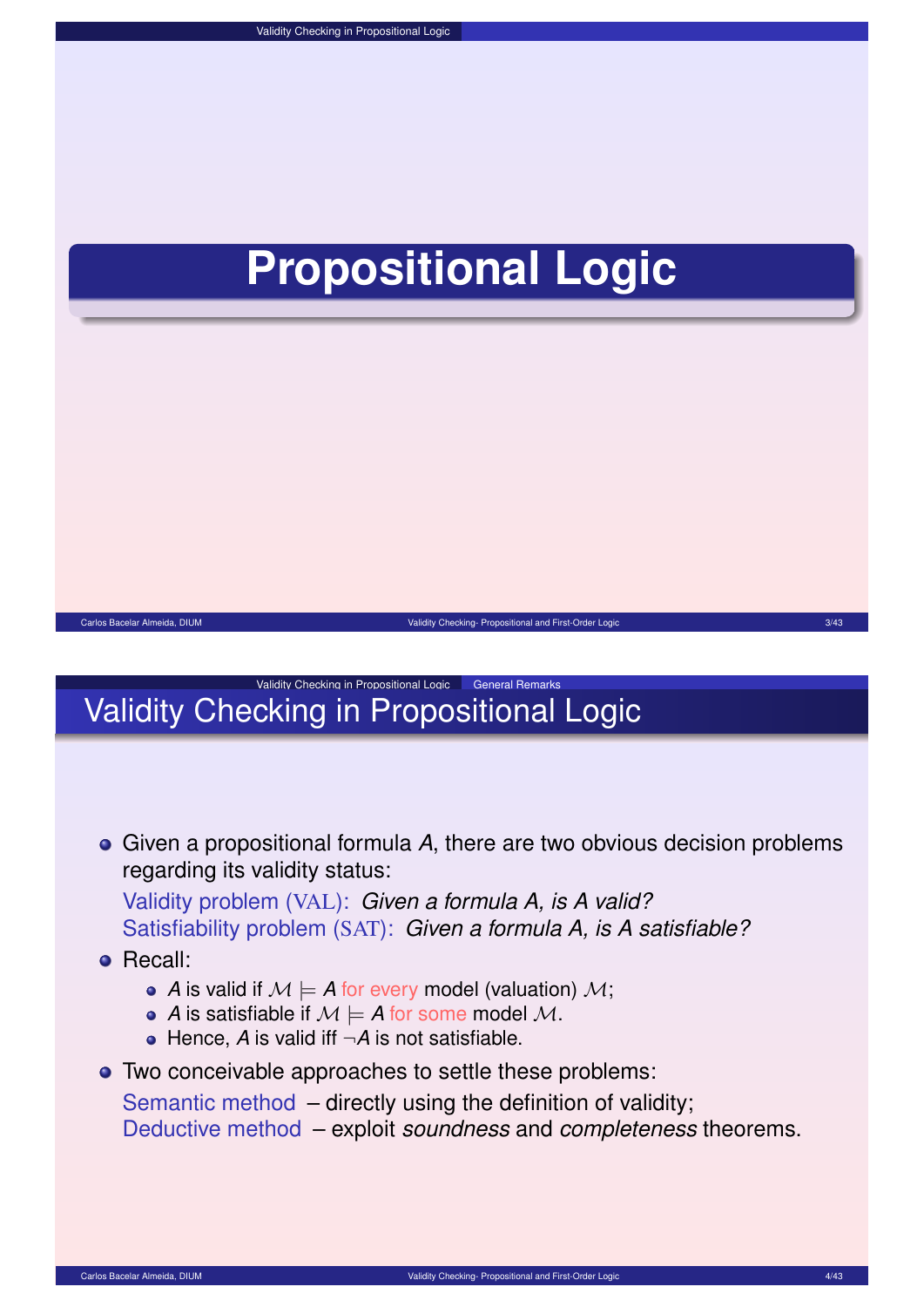# Truth-Tables

Only propositional symbols used in a formula play a role in its validity.

|       | $\overline{A \mid B}$ $((A \rightarrow B))$ |  | $\rightarrow$ A) | $\rightarrow$ A |  |
|-------|---------------------------------------------|--|------------------|-----------------|--|
| F F   |                                             |  |                  |                 |  |
| $F$ T |                                             |  |                  |                 |  |
|       |                                             |  | . .              |                 |  |
|       |                                             |  |                  |                 |  |

Carlos Bacelar Almeida, DIUM Validity Checking- Propositional and First-Order Logic 5/43

- *truth-tables* can be used to decide both VAL and SAT
- 2 *n* entries (*n* the number of propositional symbols)
- unfeasible for moderately big formulas
- $\bullet$  is it possible to devise better decision procedures?



Validity Checking in Propositional Logic | General Remarks

- Strategy for tackling these problems:
	- **1** one first preprocesses the input formula to a restricted syntactic class, preserving the property under evaluation (validity for VAL, and satisfiability for SAT)
	- <sup>2</sup> an efficient method is then applied to check the validity of formulas in this restricted class
- both steps should be kept "reasonably effective" since they are intended to be run in sequence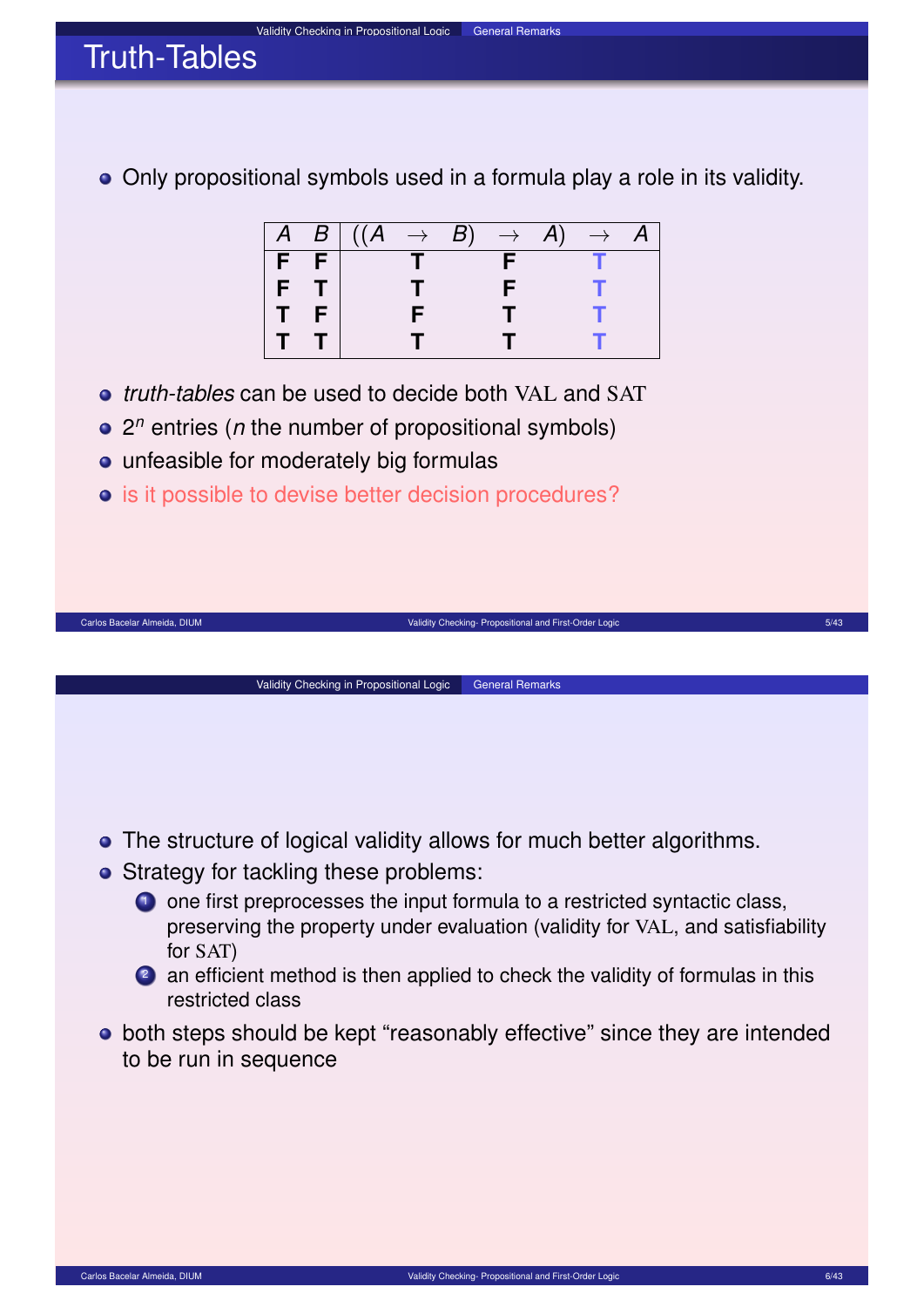### Validity Checking in Propositional Logic General Remarks Complexity Theoretic Considerations

- SAT and VAL are indeed difficult problems
- Both problems play a distinctive role in the hierarchy of complexity classes:
	- SAT is a *NP-complete* problem, i.e. any problem in NP is reducible in polynomial-time to SAT;
	- VAL is a *coNP-complete* problem.
- **•** Hence, it is believed that both SAT and VAL cannot be solved in polynomial-time.

*If a polynomial-time algorithm to solve* SAT *or* VAL *were ever found, this would settle the P* = *NP question*

<span id="page-3-0"></span>Carlos Bacelar Almeida, DIUM Validity Checking- Propositional and First-Order Logic 7/43

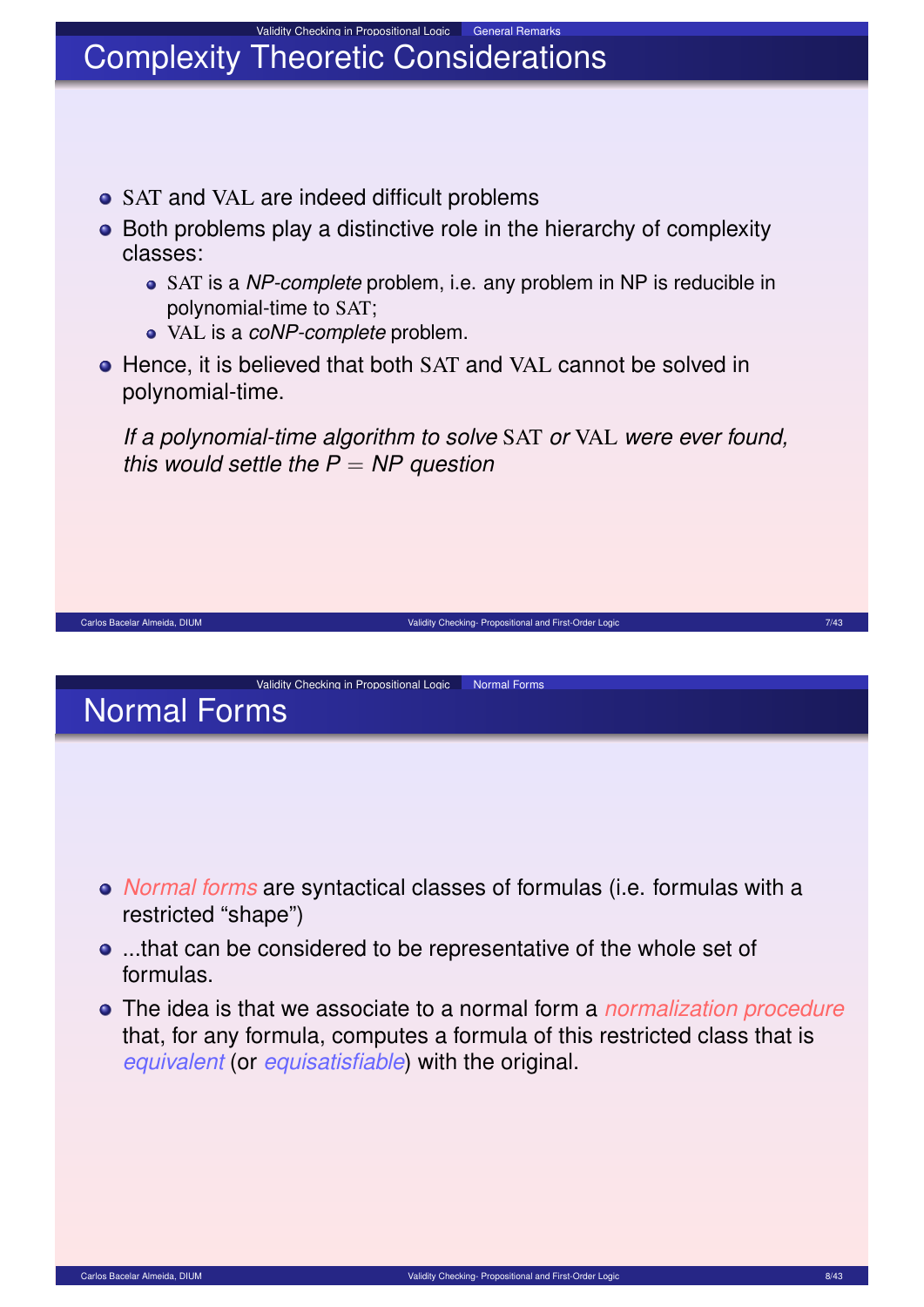# Negation Normal Form

### **Definition**

A propositional formula *A*, we say that it is in *negation normal form (NNF)*, if the implication connective is not used in *A*, and negation is only applied to atomic formulas (propositional symbols or  $\perp$ );

Propositional symbols or their negation are called *literals*

Validity Checking in Propositional Logic Normal Forms

- $\bullet$  Hence, a formula in NNF is a formula built up from literals, constants  $\perp$ and  $\top$  (i.e.  $\neg \bot$ ), disjunctions and conjunctions.
- For every formula *A*, it is always possible to find an equivalent formula *B* in NNF (*B* is called a NNF of *A*).
- Normalisation procedure: repeatedly replace any subformula that is an instance of the left-hand-side of one of the following equivalences by the corresponding right-hand-side.

$$
A \rightarrow B \equiv \neg A \lor B
$$
  
\n
$$
\neg(A \land B) \equiv \neg A \lor \neg B
$$
  
\n
$$
\neg(A \lor B) \equiv \neg A \land \neg B
$$
  
\n
$$
\neg(A \lor B) \equiv \neg A \land \neg B
$$

Complexity of the normalisation procedure: linear on the size of formula.

Carlos Bacelar Almeida, DIUM Validity Checking- Propositional and First-Order Logic 9/43 Carlos Bacelar Almeida, DIUM 9/43

Validity Checking in Propositional Logic Normal Forms Conjunctive/Disjunctive Normal Form

### **Definition**

Given a propositional formula *A*, we say that it is in:

- *Conjunctive Normal Form (CNF)* if it is a conjunction of disjunctions of literals, i.e.  $A = \bigwedge_i \bigvee_j l_{\!}$ , for literals  $l_{\!}$ ;
- *Disjunctive Normal Form (DNF)* if it is a disjunction of conjunctions of literals, i.e.  $A=\bigvee_{i}\bigwedge_{j}I_{ij},$  for literals  $I_{ij},$

where  $\perp$  (resp.  $\perp$ ) is considered to be the empty disjunction (resp. the empty conjunction). The inner conjunctions/disjunctions are called *clauses*.

- CNFs and DNFs are dual concepts. We will restrict attention to CNFs.
- *Normalisation Procedure*: to a formula already in *NNF* apply, the following equivalences (left-to-right):

 $A \lor (B \land C) \equiv (A \lor B) \land (A \lor C)$  ( $A \land B) \lor C \equiv (A \lor C) \land (B \lor C)$  $A \wedge \bot \equiv \bot$   $\bot \wedge A \equiv \bot$   $A \wedge \top \equiv A$   $\top \wedge A \equiv A$  $A \lor \bot \equiv A$   $\bot \lor A \equiv A$   $A \lor \top \equiv \top$   $\top \lor A \equiv \top$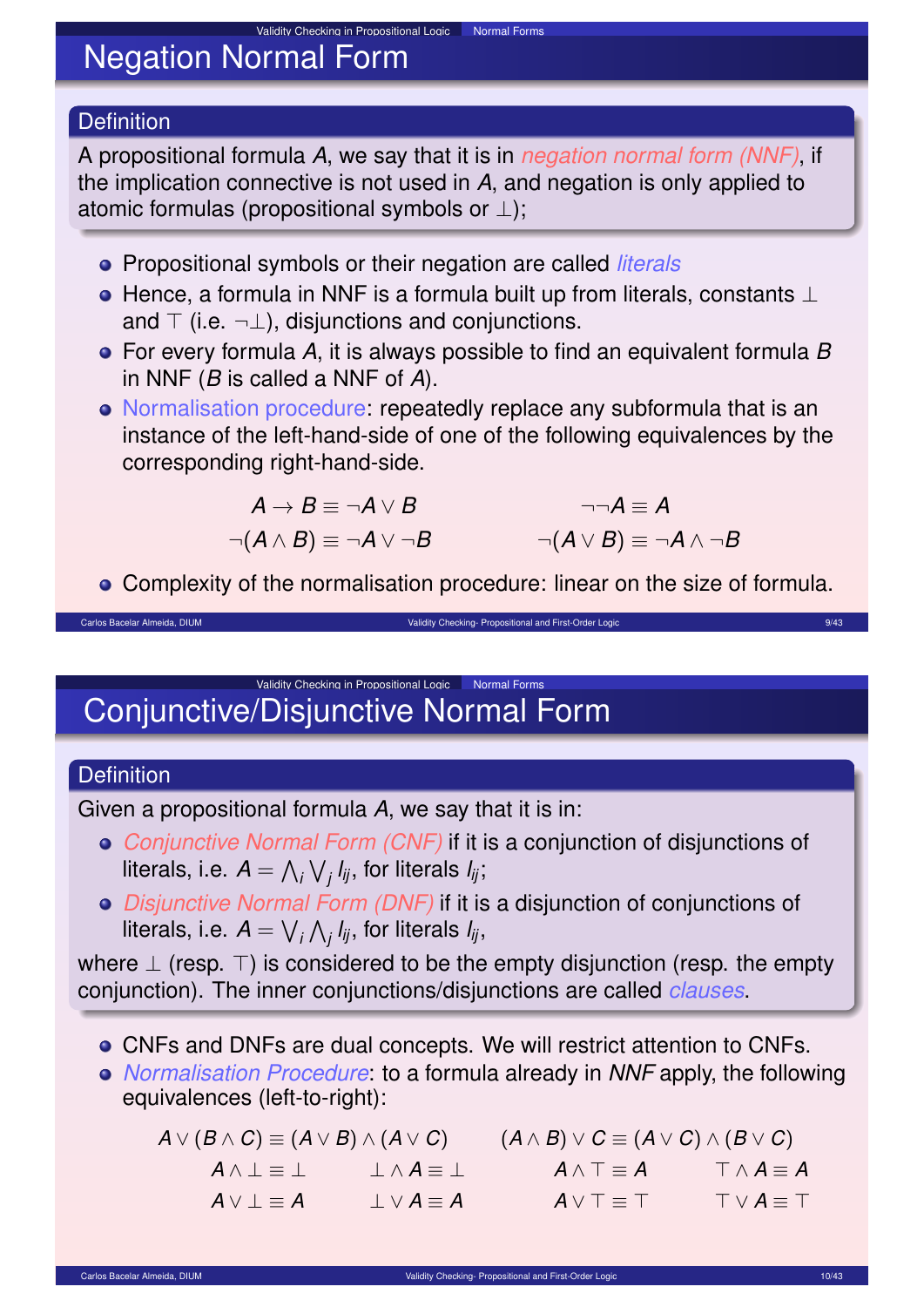### Validity Checking in Propositional Logic Normal Forms Examples

Let us compute the CNF of  $((P \rightarrow Q) \rightarrow P) \rightarrow P$ . The first step is to compute its NNF by transforming implications into disjunctions and pushing negations to proposition symbols:

$$
((P \rightarrow Q) \rightarrow P) \rightarrow P \equiv \neg((P \rightarrow Q) \rightarrow P) \vee P
$$

$$
\equiv \neg(\neg(P \rightarrow Q) \vee P) \vee P
$$

$$
\equiv \neg(\neg(\neg P \vee Q) \vee P) \vee P
$$

$$
\equiv \neg((P \wedge \neg Q) \vee P) \vee P
$$

$$
\equiv (\neg(P \wedge \neg Q) \wedge \neg P) \vee P
$$

$$
\equiv ((\neg P \vee Q) \wedge \neg P) \vee P
$$

To reach a CNF, distributivity is then applied to pull the conjunction outside:

$$
((\neg P \lor Q) \land \neg P) \lor P \equiv (\neg P \lor Q \lor P) \land (\neg P \lor P).
$$

Carlos Bacelar Almeida, DIUM **Validity Checking- Propositional and First-Order Logic 11/43** Carlos Bacelar Almeida, DIUM 11/43

#### **•** The CNF translation has an exponential worst-case running time

Validity Checking in Propositional Logic Normal Forms

- **·** distributive equivalences duplicate formulas...
- ...the resulting formula can thus be exponentially bigger than the original formula.
- The following formula illustrates this bad behaviour:

 $(P_1 \land Q_1) \lor (P_2 \land Q_2) \lor \dots \lor (P_n \land Q_n)$ ≡ (*P*<sup>1</sup> ∨ (*P*<sup>2</sup> ∧ *Q*2) ∨ . . . ∨ (*P<sup>n</sup>* ∧ *Qn*)) ∧ (*Q*<sup>1</sup> ∨ (*P*<sup>2</sup> ∧ *Q*2) ∨ . . . ∨ (*P<sup>n</sup>* ∧ *Qn*)) ≡ . . .  $\equiv$   $(P_1 \vee \ldots \vee P_n) \wedge$  $(P_1$  ∨ ... ∨  $P_{n-1}$  ∨  $Q_n$ ) ∧  $(P_1$  ∨ ... ∨  $P_{n-2}$  ∨  $Q_{n-1}$  ∨  $P_n$ ) ∧  $(P_1$  ∨ ... ∨  $P_{n-2}$  ∨  $Q_{n-1}$  ∨  $Q_n$ ) ∧ . . . ∧  $(Q_1 \vee \ldots \vee Q_n)$ 

- The original formula has  $2 \cdot n$  literals,
- while the corresponding CNF has 2<sup>n</sup> disjunctive clauses, each with *n* literals.
- Conclusion: in practice, it is not reasonable to reduce a formula in its equivalent CNF as part of a VAL procedure.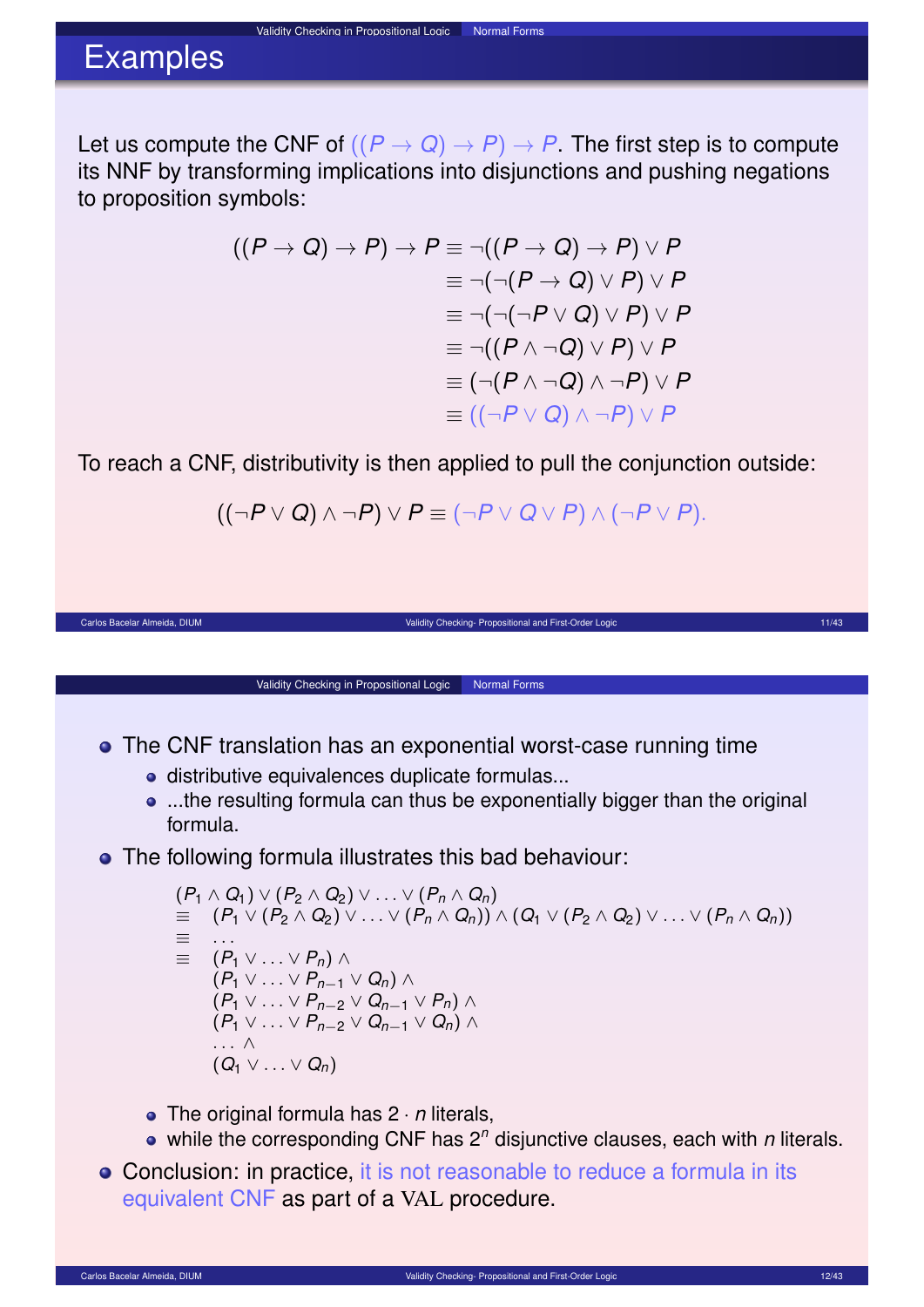

# Example

- The previous example can be handled by associating a new proposition symbol *R<sup>i</sup>* to each conjunctive clause (*P<sup>i</sup>* ∧ *Q<sup>i</sup>* ).
- New clauses are added to enforce that new proposition symbols are tied with the original conjunctive clauses:  $(\neg R_i \lor P_i)$  and  $(\neg R_i \lor Q_i).$
- The resulting formula is thus:

 $(R_1 \vee \cdots \vee R_n) \wedge (\neg R_1 \vee P_1) \wedge (\neg R_1 \vee Q_1) \wedge \cdots \wedge (\neg R_n \vee P_n) \wedge (\neg R_n \vee Q_n)$ 

- $\bullet$  Let M be any model satisfying this CNF:
	- If  $\mathcal{M} \models R_i$  (for some *i*), then  $\mathcal{M} \models P_i$  and  $\mathcal{M} \models Q_i$ .
	- $\bullet$  It is then clear that M witnesses that the original formula is satisfiable.
- The resultant CNF is not significantly bigger than the original formula (but has more propositional symbols).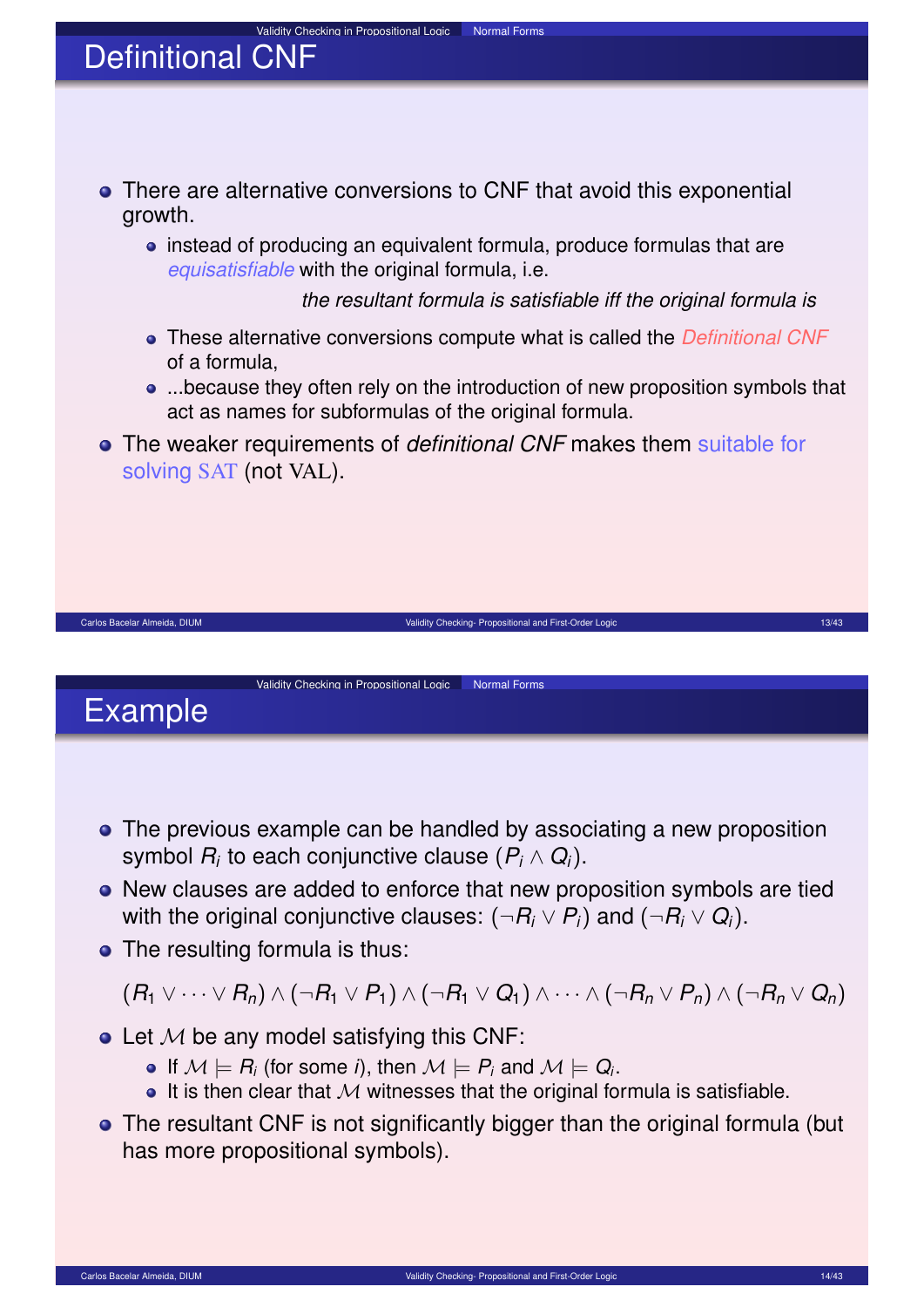# Validity in CNFs

Recall that CNFs are formulas with the following shape (each *lij* denotes a literal):

Validity Checking in Propositional Logic Validity/Satisfiability in CNFs

$$
(l_{11} \vee l_{12} \vee \ldots \vee l_{1k}) \wedge \ldots \wedge (l_{n1} \vee l_{n2} \vee \ldots \vee l_{nj})
$$

Associativity, commutativity and idempotence of both disjunction and conjunction allow us to treat each CNF as a set of sets of literals *S*

 $S = \{\{l_1, l_2, \ldots, l_{1k}\}, \ldots, \{l_{n1}, l_{n2}, \ldots, l_{nj}\}\}\$ 

- An empty inner set (clause) will be identified with ⊥, and an empty outer set with  $\top$
- Simple observations:
	- a CNF is a tautology if and only if all of its clauses are tautologies;
	- If a clause *c* ∈ *S* is a tautology, it can be removed from *S* without affecting its validity status, i.e.  $S \equiv S \setminus \{c\}$ ;
	- A clause *c* is a tautology precisely when there exists a proposition symbol *P* such that  $\{P, \neg P\} \subset c$ . A clause c such that  $\{P, \neg P\} \subset c$  for some P is said to be *closed*.
	- *A CNF is a tautology if and only if all of its clauses are closed.*

Validity Checking in Propositional Logic | Validity/Satisfiability in CNFs

Dually, a DNF is a contradiction iff all of its clauses are closed.

Example

• Consider the formula  $A = ((P \rightarrow Q) \rightarrow P) \rightarrow P$  (previous example). Its CNF is

Carlos Bacelar Almeida, DIUM **Validity Checking- Propositional and First-Order Logic 15/43** and First-Order Logic 15/43

$$
\{\{\neg P, Q, P\}, \{\neg P, P\}\}
$$

Since all clauses are closed, we conclude that *A* is a tautology.

**•** Consider now  $B = (P \rightarrow Q \lor R) \land \neg (P \land \neg Q \rightarrow R)$ . Its CNF is

<span id="page-7-0"></span>
$$
\{\{\neg A, A, \neg B\}, \{A, \neg B\}\}
$$

the clause  $\{A, \neg B\}$  is not closed, hence the formula is not a tautology (i.e. it is refutable).

- However, the applicability of this simple criterion for VAL is compromised by the potential exponential growth in the CNF transformation.
- As explained before, this limitation is overcome considering instead SAT...
- ...with satisfiability preserving CNFs (definitional CNF).
- obs.: The dual criterion can be used to decide (un)SAT on a propositional formula *A* (using its equivalent DNF).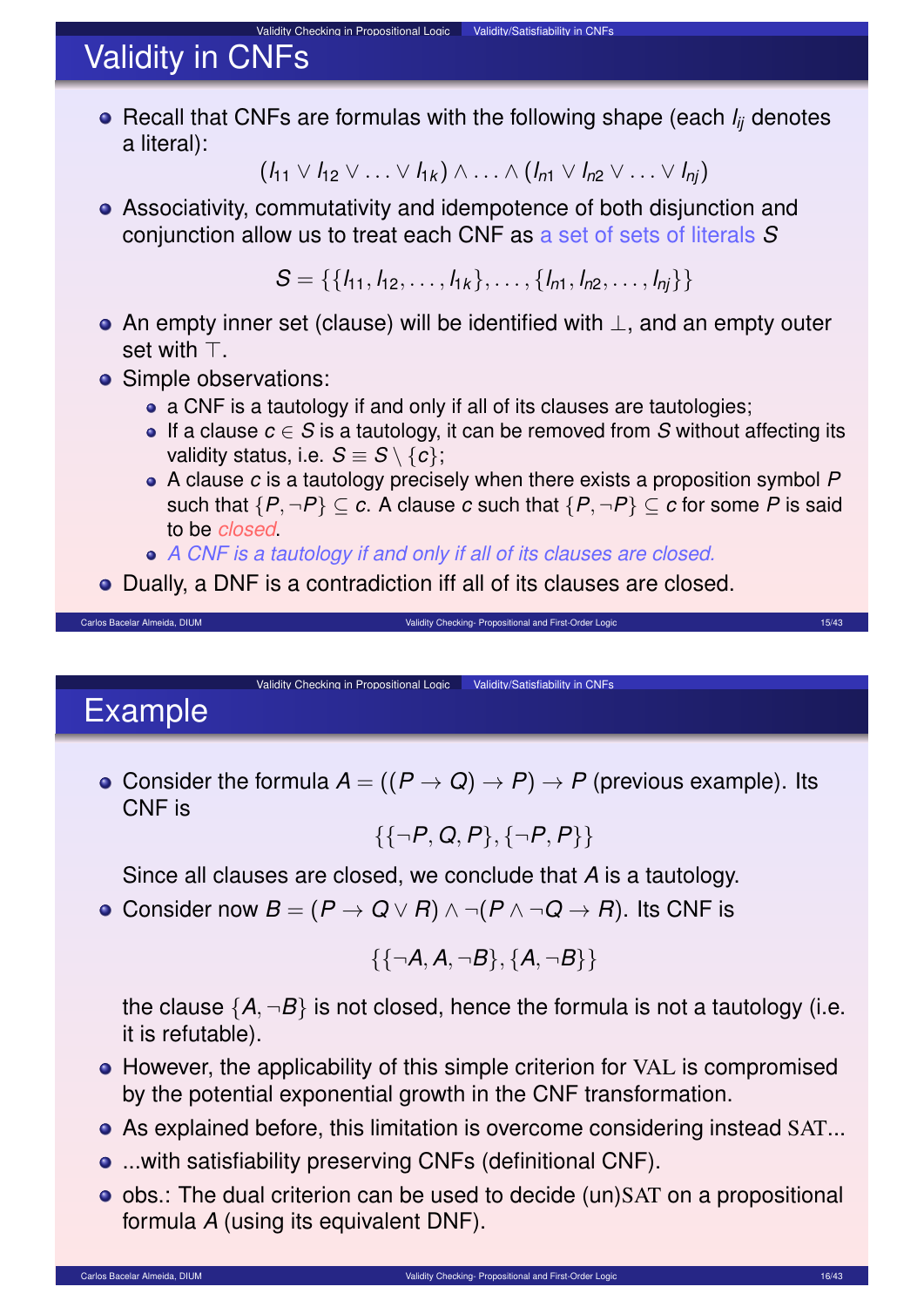# Satisfiability in CNFs

One of the most important methods to check satisfiability of CNFs is the *Davis-Putnam-Logemann-Loveland procedure (DPLL)*.

Validity Checking in Propositional Logic Validity/Satisfiability in CNFs

- DPPL is an algorithm for verifying if a particular CNF is a contradiction.
- **•** It incrementally constructs a model compatible with a CNF...
- ...if no such model exists, the formula is signaled as a contradiction. Otherwise it is satisfiable.
- Basic observation: *if we fix the interpretation of a particular proposition symbol, we are able to simplify the corresponding CNF accordingly*
- Consider a proposition symbol *P*, a CNF *S* and a clause *c* ∈ *S*. For any model M:

Carlos Bacelar Almeida, DIUM validity Checking- Propositional and First-Order Logic 17/43 Carlos Bacelar Almeida, DIUM 17/43

- $\bullet$  If  $P \in \mathcal{M}$ .
	- if *P* ∈ *c* then  $M \models c$ . Thus  $M \models S$  iff  $M \models S \setminus \{c\}$ . In short, clauses containing *P* can be ignored.
	- $\bullet \mathcal{M} \models c$  iff  $\mathcal{M} \models c \setminus {\neg P}$ . In short,  $\neg P$  can be removed from every clause in *S*.
- Analogously if  $P \notin \mathcal{M}$  (i.e.  $\mathcal{M} \models \neg P$ ):
	- if  $\neg P ∈ c$  then  $M ⊨ S$  iff  $M ⊨ S \setminus \{c\};$
	- $\bullet \mathcal{M} \models c$  iff  $\mathcal{M} \models c \setminus \{P\}.$

Validity Checking in Propositional Logic Validity/Satisfiability in CNFs Davis-Putnam

These observations can be summarised as follows.

#### **Definition**

Let *l* be a literal and *S* a CNF.

<sup>1</sup> The *oposite* of *l* (denoted by −*l*) is defined as

$$
-I = \begin{cases} \neg P & \text{, if } I = P; \\ P & \text{, if } I = \neg P. \end{cases}
$$

<sup>2</sup> The *split of S by l* is

$$
\mathsf{split}'(\mathcal{S}) = \{c \setminus -l \mid c \in \mathcal{S}, l \not\in c\}
$$

- Informally, split*<sup>l</sup>* (*S*) is a simplification of *S* assuming *l* holds.
- Note that neither *l* nor −*l* occur in any clause of split*<sup>l</sup>* (*S*) or split<sup>−</sup>*<sup>l</sup>* (*S*).
- For a CNF *S* and proposition symbol *P*,

$$
S \equiv (P \rightarrow \text{split}^{P}(S)) \land (\neg P \rightarrow \text{split}^{\neg P}(S))
$$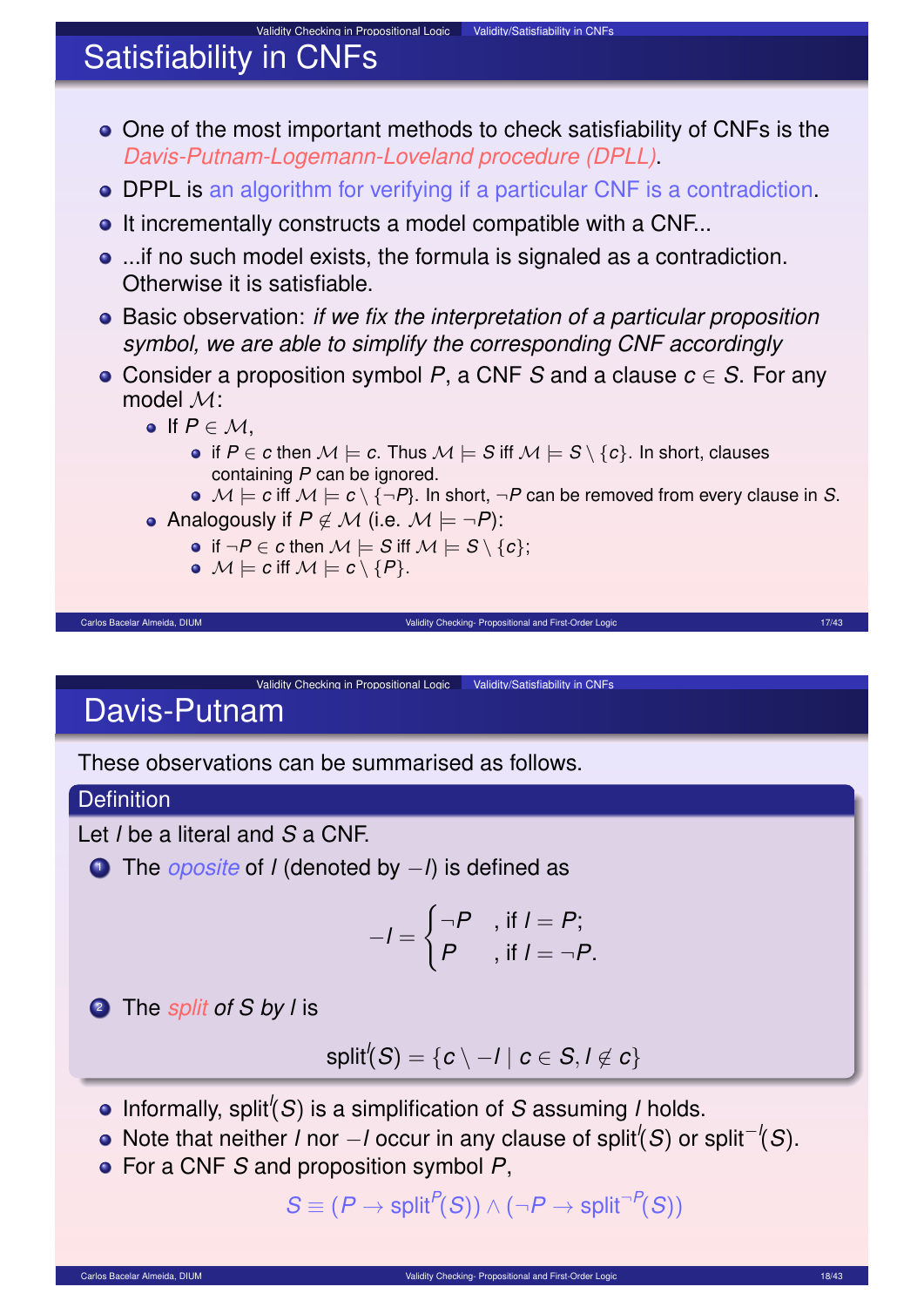Validity Checking in Propositional Logic | Validity/Satisfiability in CNFs

### Definition (DPLL Algorithm)

Let *S* be a CNF. The DPLL algorithm is defined recursively by

$$
\text{DPLL}(S) = \begin{cases} \text{F} & \text{if } S = \top \\ \text{T} & \text{if } \bot \in S \\ \text{DPLL}(\text{split}'(S)) \text{ and DPLL}(\text{split}'(S)) & \text{otherwise} \end{cases}
$$

where the literal *l* chosen in the recursive step is any literal appearing in *S*.

- The CNF *S* is a contradiction if  $DPLL(S) = T$ ;
- ...and satisfiable otherwise (a model can be extracted from the path of choices performed by the algorithm).

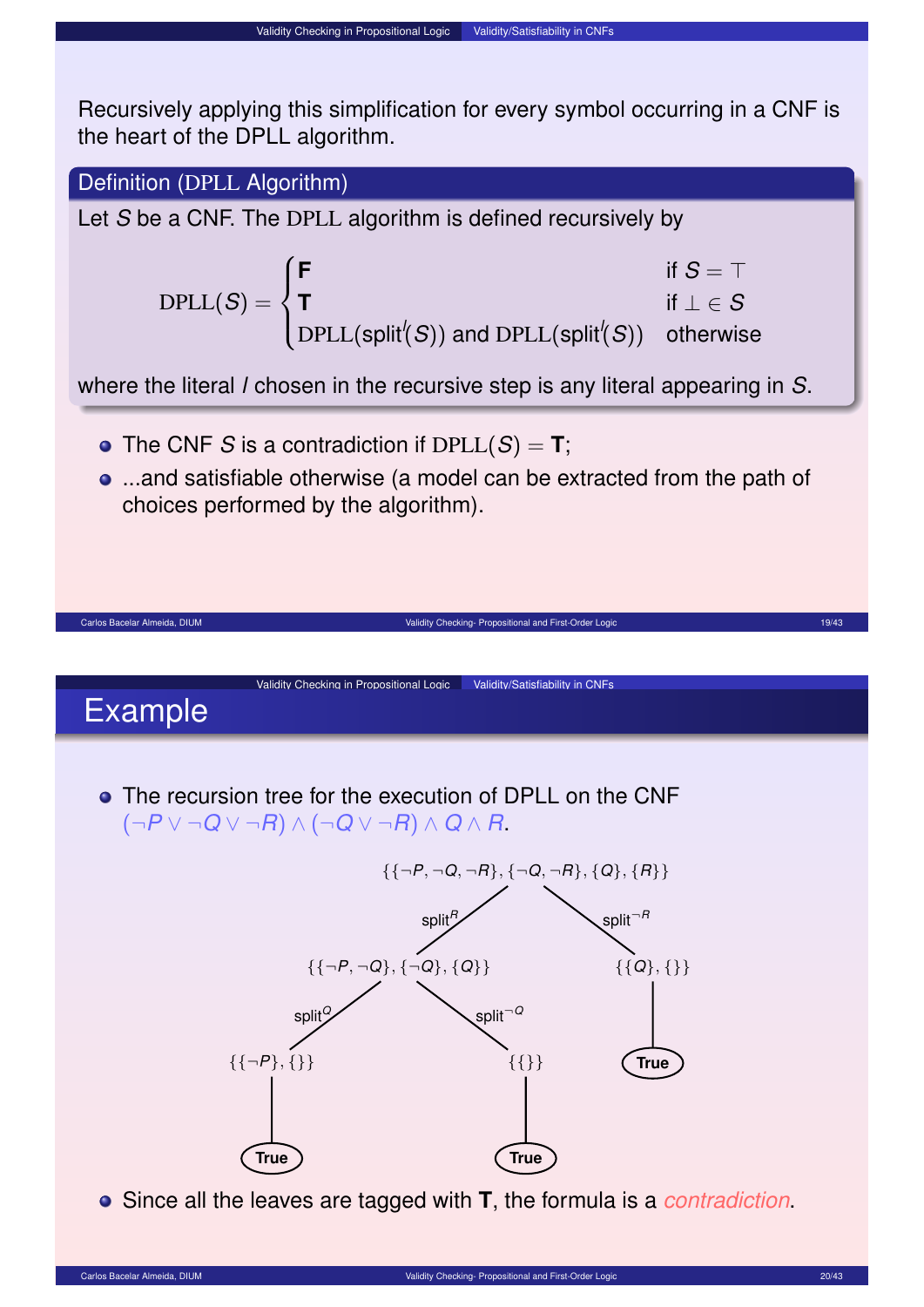# Example

Consider now the recursion tree for (¬*P* ∨ ¬*Q* ∨ ¬*R*) ∧ (¬*Q* ∨ ¬*R*) ∧ *R*.

Validity Checking in Propositional Logic Validity/Satisfiability in CNFs



- A *false* leaf signals that the formula is *satisfiable*.
- The positive literals that occur in the corresponding path give rise to a model that validates the formula.



unit-propagation: singleton clauses  $\{l\} \in S$  can (should) be used to simplify the CNF;

- pure literals: literals that occur in clauses of *S* always with a given polarity can be removed.
- An heuristic often used is to choose the most frequent propositional symbol in *S*.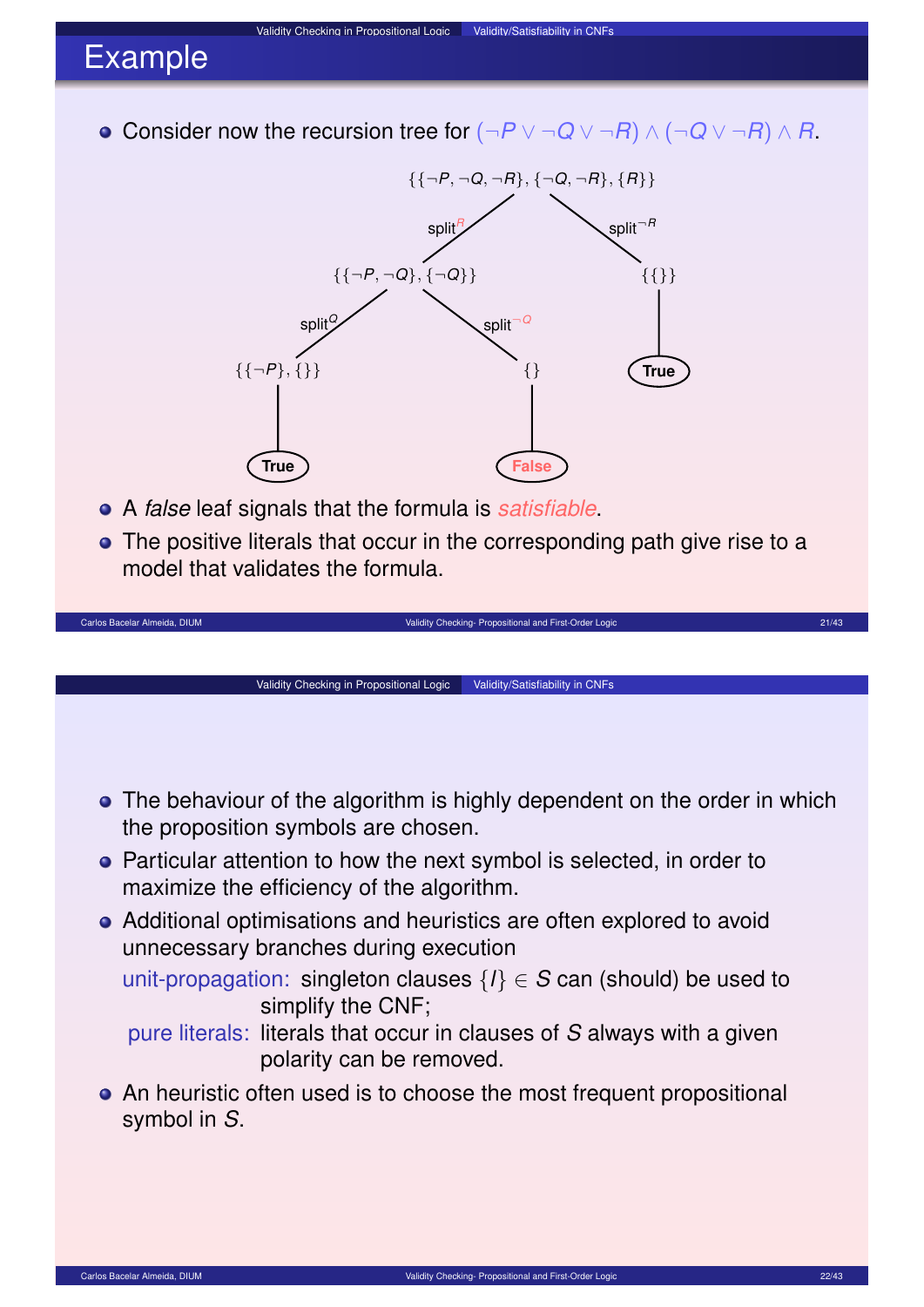#### Validity Checking in Propositional Logic SAT solvers

# SAT solvers

- **•** Propositional satisfiability has been successfully applied to perform hardware and software verification.
- Specialised tools exists that are capable of handling large instances of the satisfiability problem.
- A particular class of tools that are close to the computational approach exposed are the so called *SAT solvers*.
- The *satisfiability library* SATlib<sup>1</sup> is an online resource that proposes, as a standard, a unified notation and a collection of benchmarks for performance evaluation and comparison of tools.
- Such a uniform test-bed has been serving as a framework for regular tool competitions organised in the context of the regular SAT conferences.<sup>2</sup>

Carlos Bacelar Almeida, DIUM Validity Checking- Propositional and First-Order Logic 23/43 Carlos Bacelar Almeida, DIUM 23/43

1 http://www.satlib.org/ 2http://www.satcompetition.org

Validity in First-Order Logic

# <span id="page-11-0"></span>**First-Order Logic**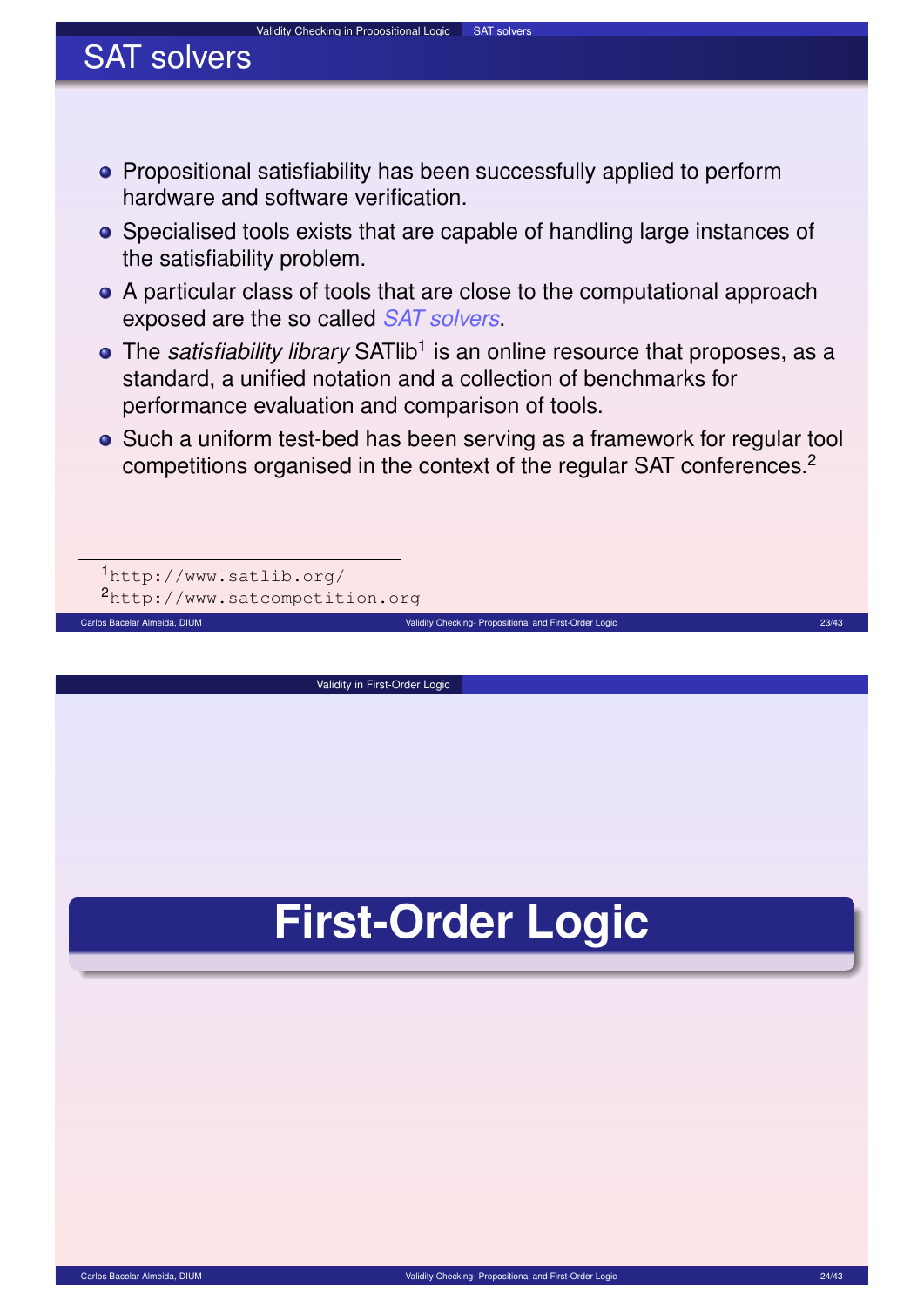# Validity in First-Order Logic

- Unsurprisingly, the problem of determining whether an arbitrary first-order sentence is valid is significantly harder than for the propositional case.
- In fact, it is impossible to solve this problem in its full generality.

#### Theorem

*The validity problem for first-order logic is undecidable.*

- This negative result (undecidability) is a direct consequence of a positive feature of first-order logic – its *expressive power*.
- Moreover, it does not preclude however restricted instances of the general problem from being solvable.
- We will see that the problem of validity-checking of first-order formulas can, to some extent, be reduced to the propositional case.

Carlos Bacelar Almeida, DIUM Validity Checking- Propositional and First-Order Logic 25/43

This requires to restrict the use of quantifiers in formulas.

### Validity in First-Order Logic Normal Forms Negation Normal Form

### **Definition**

A first-order formula is in *negation normal form* (NNF) if the implication connective is not used in it, and negation is only applied to atomic formulas.

- Every first-order formula is equivalent to a NNF formula.
- It can be computer by extending the propositional NNF normalisation with specific laws to handle quantifiers.

$$
\begin{aligned}\n\phi \to \psi &\equiv \neg \phi \lor \psi &\qquad \neg \neg \phi &\equiv \phi \\
\neg(\phi \land \psi) &\equiv \neg \phi \lor \neg \psi &\qquad \neg (\phi \lor \psi) &\equiv \neg \phi \land \neg \psi \\
\neg \forall x. \phi &\equiv \exists x. \neg \phi &\qquad \neg \exists x. \phi &\equiv \forall x. \neg \phi\n\end{aligned}
$$

**•** Example: to compute the NNF of  $\forall x \cdot (\forall y \cdot P(x, y) \lor Q(x)) \rightarrow \exists z \cdot P(x, z)$ .

<span id="page-12-0"></span> $\forall$ *x*.(∀*y*. $P(x, y) \lor Q(x))$  → ∃*z*. $P(x, z)$  ≡  $\forall$ *x*. ¬( $\forall$ *y*.  $P(x, y) \lor Q(x)$ ) ∨ ∃*z*.  $P(x, z)$  ≡ ∀*x* . ∃*y* .(¬*P*(*x*, *y*) ∧ ¬*Q*(*x*)) ∨ ∃*z* .*P*(*x*, *z*)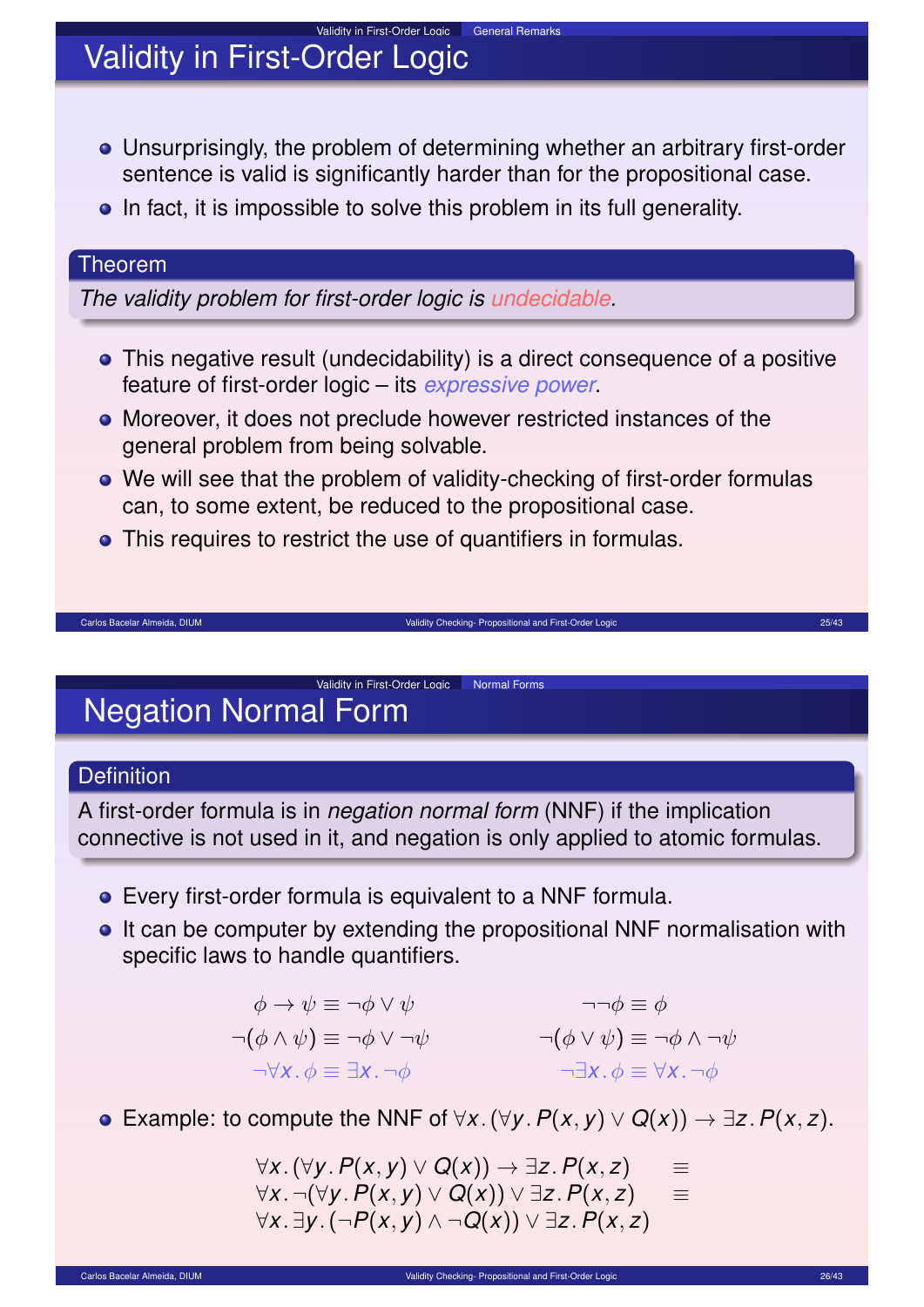## Prenex Normal Form

**If** x does not occur free in  $\psi$ , then the following equivalences hold.

Validity in First-Order Logic Normal Forms

 $(\forall x \cdot \phi) \land \psi \equiv \forall x \cdot \phi \land \psi$   $\psi \land (\forall x \cdot \phi) \equiv \forall x \cdot \psi \land \phi$  $(\forall x. \phi) \lor \psi \equiv \forall x. \phi \lor \psi$   $\psi \lor (\forall x. \phi) \equiv \forall x. \psi \lor \phi$  $(\exists x \cdot \phi) \land \psi \equiv \exists x \cdot \phi \land \psi$   $\psi \land (\exists x \cdot \phi) \equiv \exists x \cdot \psi \land \phi$  $(\exists x \ldotp \phi) \lor \psi \equiv \exists x \ldotp \phi \lor \psi$   $\psi \lor (\exists x \ldotp \phi) \equiv \exists x \ldotp \psi \lor \phi$ 

- The applicability of these equivalences can always be assured by appropriate renaming of bound variables.
- Applying these equations to a NNF leads to formulas where quantifiers are in the outermost position.

#### **Definition**

A formula is in *prenex form* if it is of the form  $Q_1x_1 \cdot Q_2x_2 \ldots \cdot Q_nx_n \cdot \psi$  where each  $\bm{Q}_i$  is a quantifier (either  $\forall$  or  $\exists$ ) and  $\psi$  is a quantifier-free formula.

Carlos Bacelar Almeida, DIUM **Validity Checking- Propositional and First-Order Logic 27/43** Carlos Bacelar Almeida, DIUM 27/43

### Validity in First-Order Logic Normal Forms Herbrand/Skolem Normal Form

### Definition (Herbrand and Skolem Forms)

Let φ be a first-order formula in prenex normal form. The *Herbrandization* of φ (written  $\phi^H$ ) is an existential formula obtained from  $\phi$  by repeatedly and exhaustively applying the following transformation:

 $\exists x_1, \ldots, x_n, \forall v, \psi \rightsquigarrow \exists x_1, \ldots, x_n, \psi[f(x_1, \ldots, x_n)/v]$ 

with *f* a fresh function symbol with arity *n* (i.e. *f* does not occur in  $\psi$ ). Dually, the *Skolemization* of  $\phi$  (written  $\phi$ <sup>S</sup>) is a universal formula obtained from  $\phi$  by repeatedly applying the transformation:

 $\forall x_1, \ldots, x_n$ .  $\exists y \cdot \psi \sim \forall x_1, \ldots, x_n$ .  $\psi[f(x_1, \ldots, x_n)/\psi]$ 

again, *f* is a fresh function symbol with arity *n*. *Herbrand normal form* (resp. *Skolem normal form*) formulas are those obtained by this process.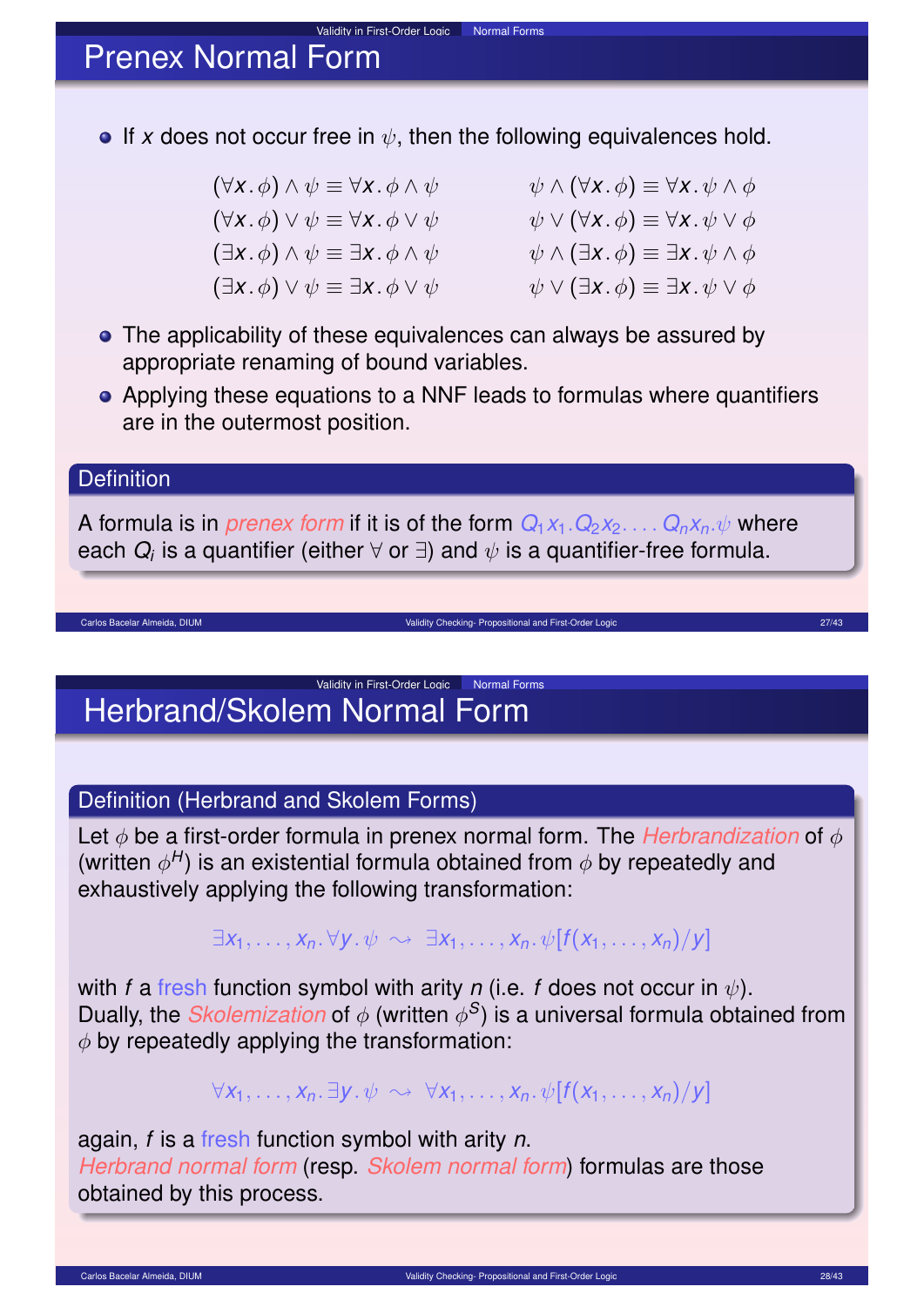#### Proposition

*Let* φ *be a first-order formula in prenex normal form.* φ *is valid iff its Herbrandization*  $\phi^H$  *is valid. Dually,*  $\phi$  *is unsatisfiable iff its Skolemization*  $\phi^S$  *is unsatisfiable.*

- **•** It is convenient to write Herbrand and Skolem formulas using vector notation  $\exists \overline{x}$ .  $\psi$  and  $\forall \overline{x}$ .  $\psi$  (with  $\psi$  quantifier free), respectively.
- The quantifier-free sub-formula can be furthered normalised: Universal CNF: ∀*x* . V *i* W *j lij* Existential DNF: ∃*x* . W *i* V *j lij*

where *literals* are either atomic predicates or negation of atomic predicates.

**•** Herbrandization/Skolemization change the underlying vocabulary. These additional symbols are called *Herbrand/Skolem functions*.

Carlos Bacelar Almeida, DIUM Validity Checking- Propositional and First-Order Logic 29/43 Carlos Bacelar Almeida, DIUM 29/43

Validity in First-Order Logic | Herbrand's Theorem and Semi-Decidability

(obs: this observation alone suffices to show that a formula and its Herbrandization/Skolemization are not equivalent.)

# Herbrand Model

#### Definition (Herbrand Interpretation)

Let  $V$  be a first-order vocabulary and assume  $V$  has at least one constant symbol (otherwise, we explicitly expand the vocabulary with such a symbol). A *Herbrand Interpretation*  $H = (D_H, I_H)$  is a V-structure specified by a set of ground atomic predicates (i.e. atomic predicates applied to ground terms), also denoted by  $H$ . The interpretation structure is given as follows:

- **Interpretation domain:**  $D<sub>H</sub>$  is the set of ground terms for the vocabulary V. It is called the *Herbrand universe* for V.
- **•** Interpretation of constants: for every  $c \in V$ ,  $I_H(c) = c$ ;
- **•** Interpretation of functions: for every  $f \in V$  with  $ar(f) = n$ ,  $I_H(f)$  consists of the *n*-ary function that, given ground terms  $t_1, \ldots, t_n$ , returns the ground term  $f(t_1, \ldots, t_n)$ ;
- <span id="page-14-0"></span>**•** Interpretation of predicates: for every  $P \in V$  with  $ar(P) = n$ ,  $I_H(P)$  is the *n*-ary relation  $\{(t_1, \ldots, t_n) | P(t_1, \ldots, t_n) \in \mathcal{H}\}.$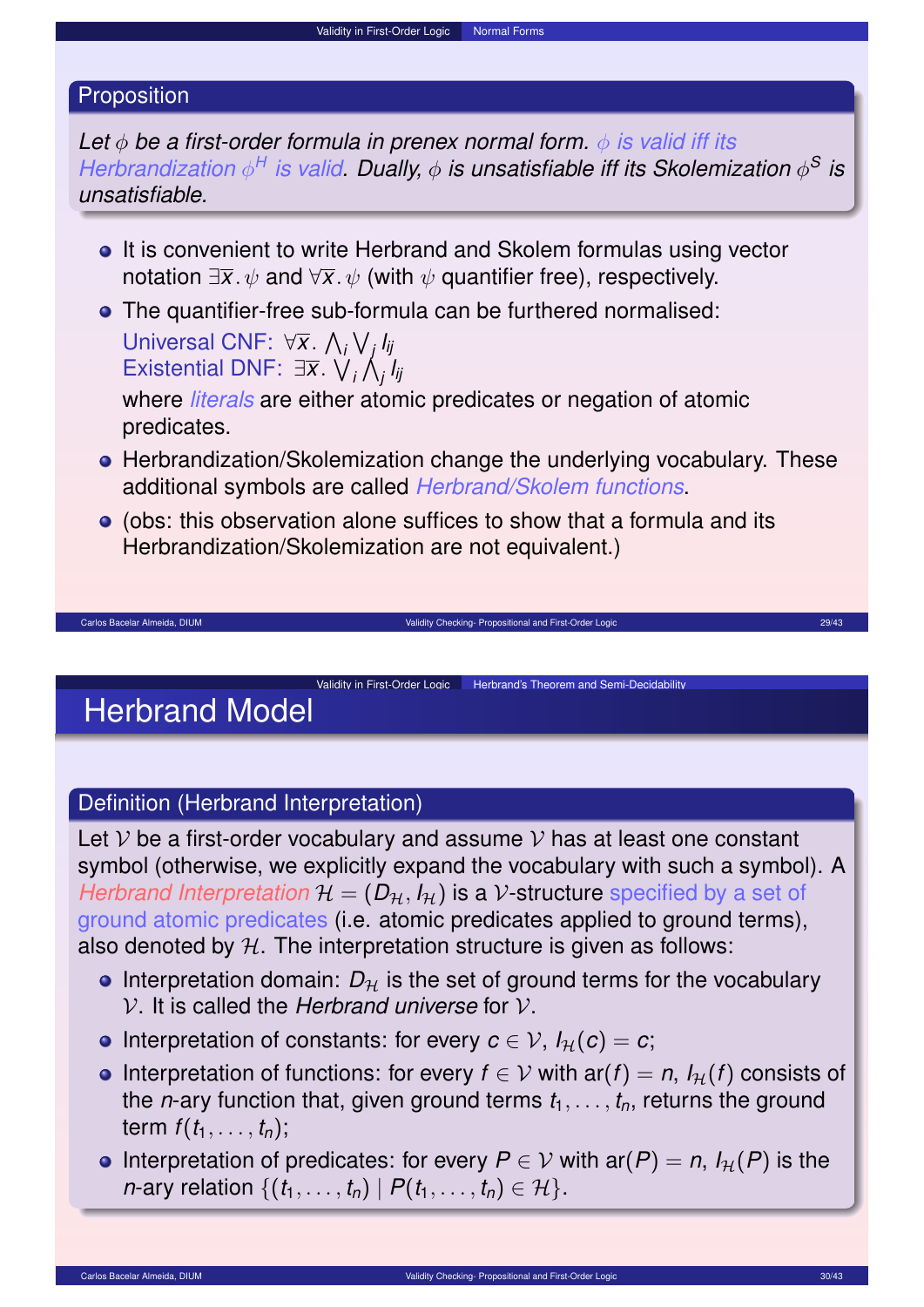# Herbrand's Theorem

#### Lemma

*An existential formula* φ *is valid iff for every Herbrand model* H*,* H |= φ*. Dually, a universal formula* φ *is unsatisfiable iff there exists no Herbrand model* H *such that*  $H \models \phi$ .

### Theorem (Herbrand's Theorem)

*An existential first-order formula* ∃*x* . ψ *(with* ψ *quantifier-free) is valid iff there exists an integer k and ground instances*  $\psi \sigma_1, \ldots, \psi \sigma_k$  *such that*  $ψσ<sub>1</sub> ∨ ... ∨ ψσ<sub>k</sub>$  *is propositionally valid.* 

*Dually, a universal formula* ∀*x* . ψ *(with* ψ *quantifier-free) is unsatisfiable iff there exists an integer k and closed instances*  $\psi \sigma_1, \ldots, \psi \sigma_k$  *such that*  $\psi \sigma_1 \wedge \cdots \wedge \psi \sigma_k$  *is propositionally unsatisfiable.* 

Carlos Bacelar Almeida, DIUM Validity Checking- Propositional and First-Order Logic Checking- Propositional and First-Order Logic 21/43

Validity in First-Order Logic | Herbrand's Theorem and Semi-Decidability

# Application

#### Theorem (Semi-Decidability)

*The problem of validity of first-order formulas is semi-decidable, i.e. there exists a procedure that, given a first-order formula, answers "yes" iff the formula is valid (but might not terminate if the formula is not valid).*

- An interesting refinement is to investigate fragments in which bounds can be established for searching the ground instance space.
- This immediately leads to a bound on the number of instances whose search is required by Herbrand's theorem...
- **...**turning validity of formulas decidable.
- Clearly if the set of ground terms is finite, the set of ground instances of the formula under scrutiny will be finite as well.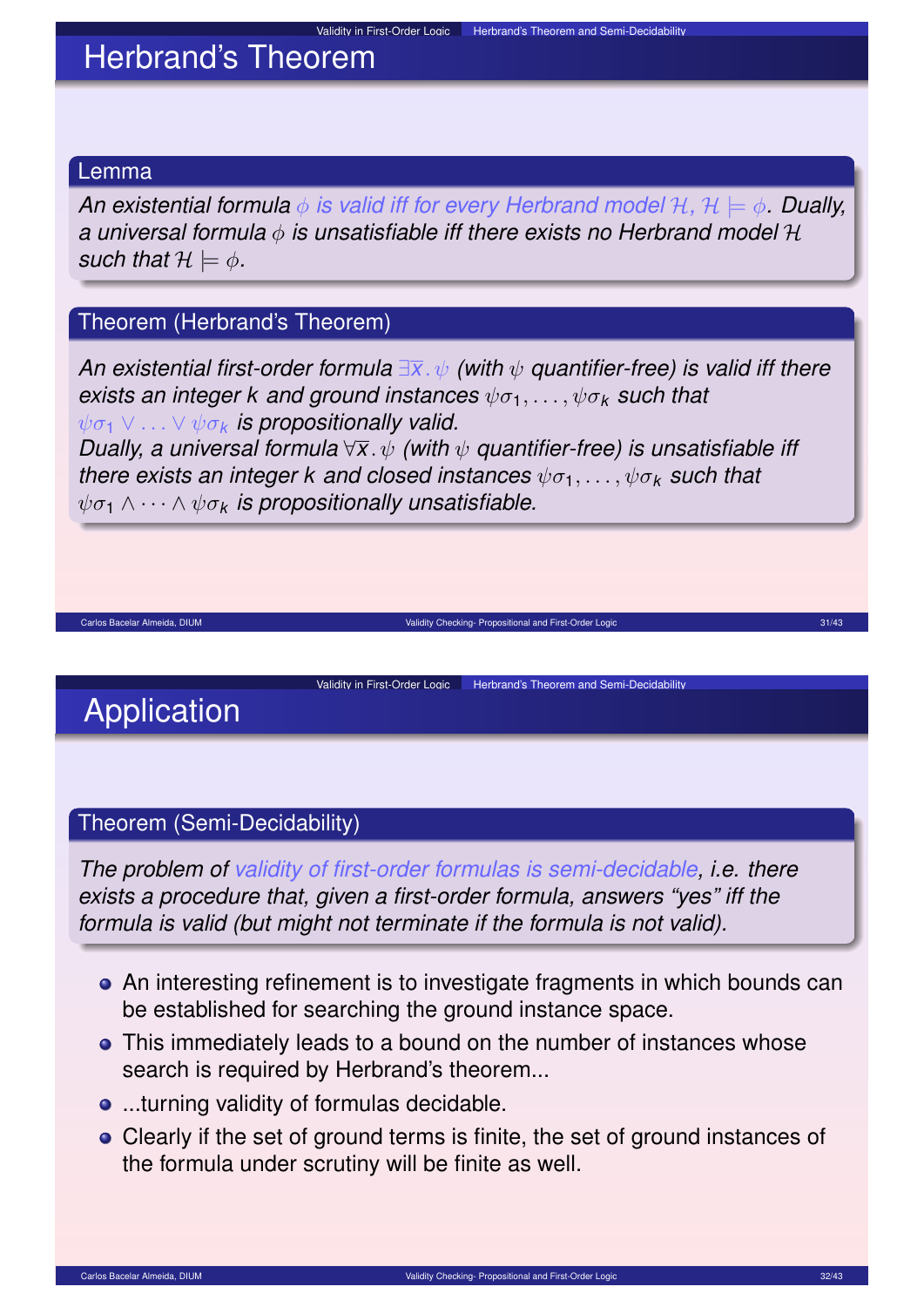# Decidable Fragments

- If the underlying vocabulary has no function symbol, the set of ground terms is finite.
- Note however that function symbols might be introduced during the Herbrandization/Skolemization.

Validity in First-Order Logic Decidable Fragments

• Restricting attention to formulas whose prenex normal form has the shape

 $\forall \overline{x}$  .  $\exists \overline{v}$  .  $\psi$ 

ensures that only constants are introduced by Herbrandization.

- This fragment of formulas is normally known as the *AE fragment*, owing its name to the alternation of quantifiers allowed (*A* refers to the universal quantifier and *E* to existential quantifier).
- The class of formulas can be further enlarged by observing that a formula not in AE may be equivalent to one in AE (e.g. *miniscope* — pushing existential quantifiers inside the formula, thus minimizing their scopes).
- *Monadic formulas* (i.e. formulas containing only unary predicates) are such a class of formulas. Hence, they constitute a *decidable fragment* of first-order logic.

Carlos Bacelar Almeida, DIUM Validity Checking- Propositional and First-Order Logic 33/43

Validity in First-Order Theories

<span id="page-16-0"></span>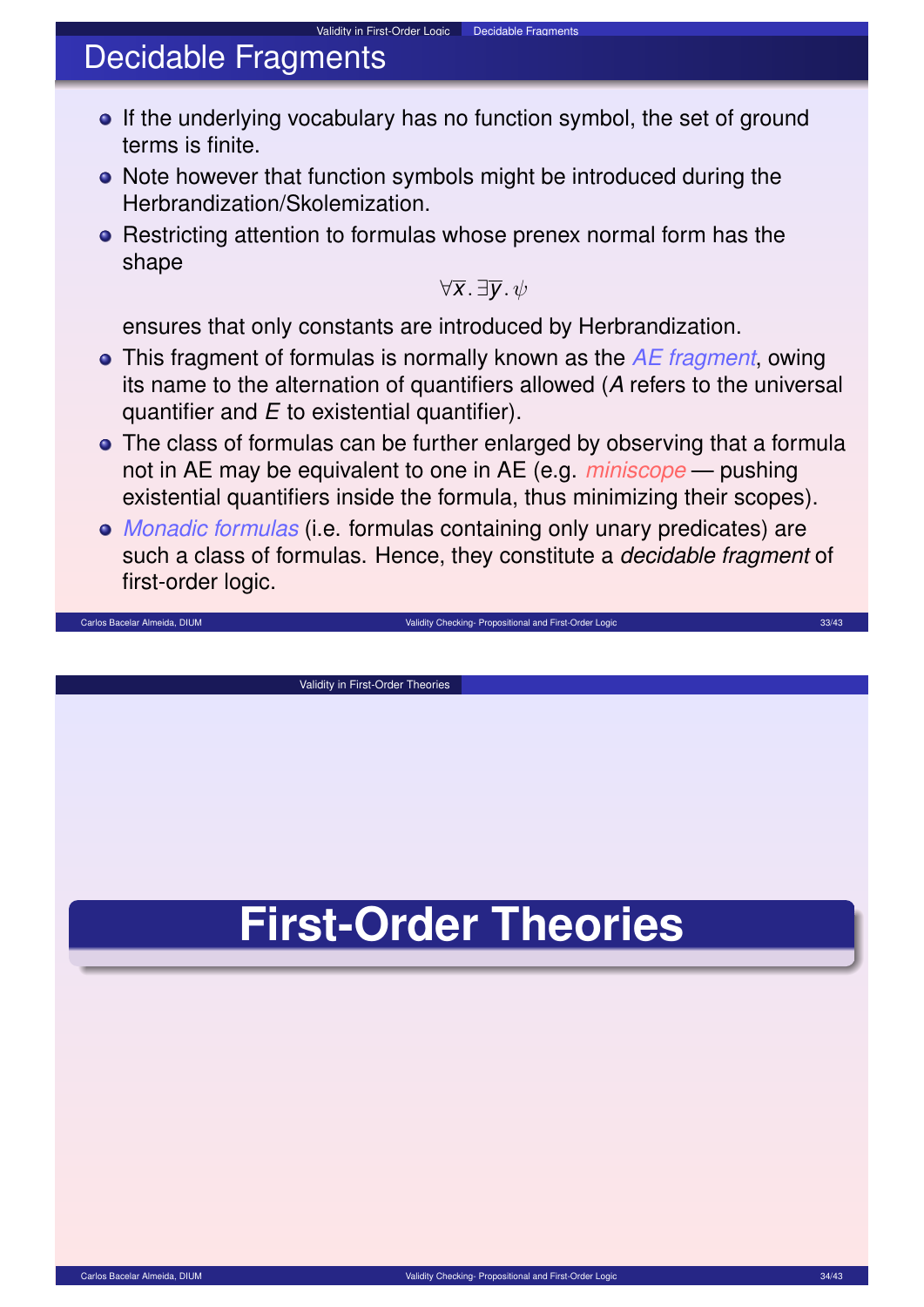When judging the validity of first-order formulas we are typically interested in a particular domain of discourse...

Validity in First-Order Theories Basic Concepts

- ... which in addition to a specific underlying vocabulary includes also properties that one expects to hold.
- That is, we are often interested in *moving away from pure logical validity* (i.e. validity in all models) towards a more refined notion of validity restricted to a specific class of models.
- A natural way for specifying such a class of models is by providing a *set of axioms* (sentences that are expected to hold in them).
- Alternatively, one can pinpoint the *models of interest*.
- *First-order Theories* provides the basis for the kind of reasoning just described.

Carlos Bacelar Almeida, DIUM **Validity Checking- Propositional and First-Order Logic 35/43** and First-Order Logic 35/43

### Validity in First-Order Theories Basic Concepts First-Order Theories

#### **Definition**

Let  $V$  be a vocabulary of a first-order language.

- A first-order *theory*  $\mathcal T$  is a set of  $\mathcal V$ -sentences that is closed under derivability (i.e.,  $\mathcal{T} \vdash \phi$  implies  $\phi \in \mathcal{T}$ ). A  $\mathcal{T}$ -structure is a V-structure that validates every formula of  $\tau$ .
- **•** A formula φ is T-valid (resp. T-satisfiable) if every (resp. some) T-structure validates  $\phi$ .
- A first-order theory  $\tau$  is said to be a *consistent* theory if at least one  $\tau$ -structure exists. T is said to be a *complete* theory if, for every V-sentence  $\phi$ , either  $\mathcal{T} \models \phi$ or  $\mathcal{T} \models \neg \phi$ . T is said to be a *decidable* theory if there exists a decision procedure for checking  $T$ -validity.
- Let *K* be a class of V-structures. The *theory of K*, denoted by Th(*K*), is the set of sentences valid in all members of *K*, i.e.,  $\text{Th}(K) = \{ \psi \mid \mathcal{M} \models \psi, \text{ for all } \mathcal{M} \in K \}.$ Conversely, given a set of V-sentences Γ, the class of *models for* Γ is defined as Mod(Γ) = { $M \mid$  for all  $\phi \in \Gamma$ ,  $M \models \phi$  }.
- <span id="page-17-0"></span>A subset  $A \subseteq T$  is called an *axiom set* for the theory T when T is the deductive closure of A, i.e.  $\psi \in \mathcal{T}$  iff  $\mathcal{A} \vdash \psi$ . A theory  $\mathcal{T}$  is *finitely* (resp. *recursively*) *axiomatisable* if it possesses a finite (resp. recursive) set of axioms.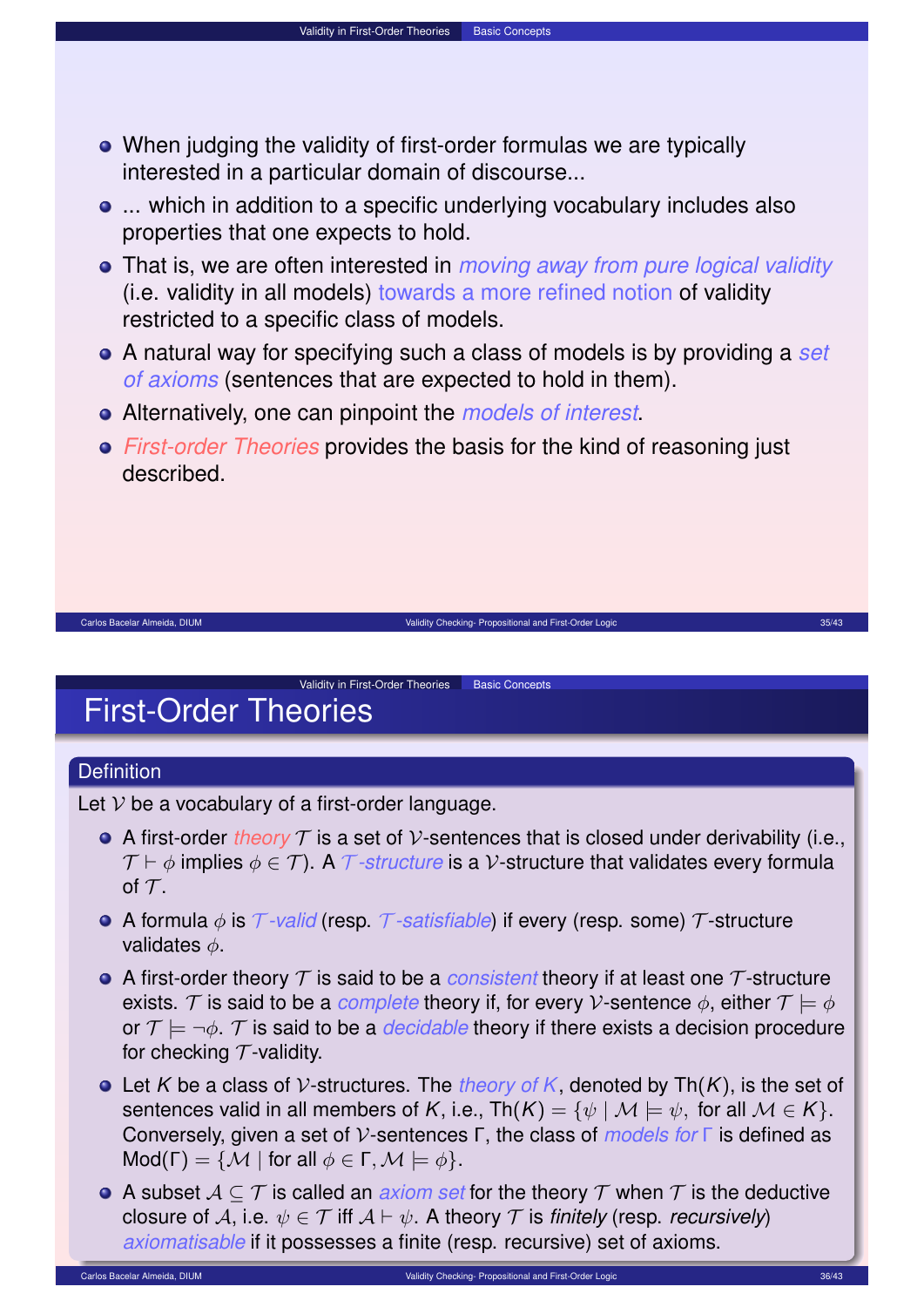• Whenever a theory  $\mathcal T$  is axiomatisable (by a finite or recursive set of axioms  $A$ ), it makes sense to extend the first-order logic proof system  $\mathcal{N}_{\text{FOL}}$  with an axiom-schema:

Validity in First-Order Theories Basic Concepts

$$
\overline{\Gamma \vdash \phi} \text{ if } \phi \in \mathcal{A}
$$

- $\bullet$  Observe that the requirement that  $\mathcal A$  be a recursive set is crucial to ensure that the applicability of these axioms can effectively be checked.
- Moreover, if a theory  $T$  has a recursive set of axioms, the theory itself is recursively enumerable (hence, the  $\tau$ -validity problem is semi-decidable).
- If  $\tau$  is a complete theory, then any  $\tau$ -structure validates exactly the same set of  $\tau$ -sentences (the theory itself).



Carlos Bacelar Almeida, DIUM **Validity Checking- Propositional and First-Order Logic 37/43** and First-Order Logic 37/43

Validity in First-Order Theories | Basic Concepts

- **•** However, we remark that such theory may lack an axiomatisation, which seriously compromises its use in purely deductive reasoning.
- **If a theory is complete and has a recursive set of axioms, it can be shown** to be *decidable*.
- The decidability criterion for  $\tau$ -validity is crucial for mechanised reasoning in the theory  $\mathcal{T}$ .
- It may be necessary (or convenient) to restrict the class of formulas under consideration to a suitable *fragment*;
- The  $\tau$ -validity problem in a fragment refers to the decision about whether or not  $\phi \in \mathcal{T}$  when  $\phi$  belongs to the fragment under consideration.
- A fragment of interest is the fragment consisting of universal formulas, often referred to as the *quantifier-free fragment*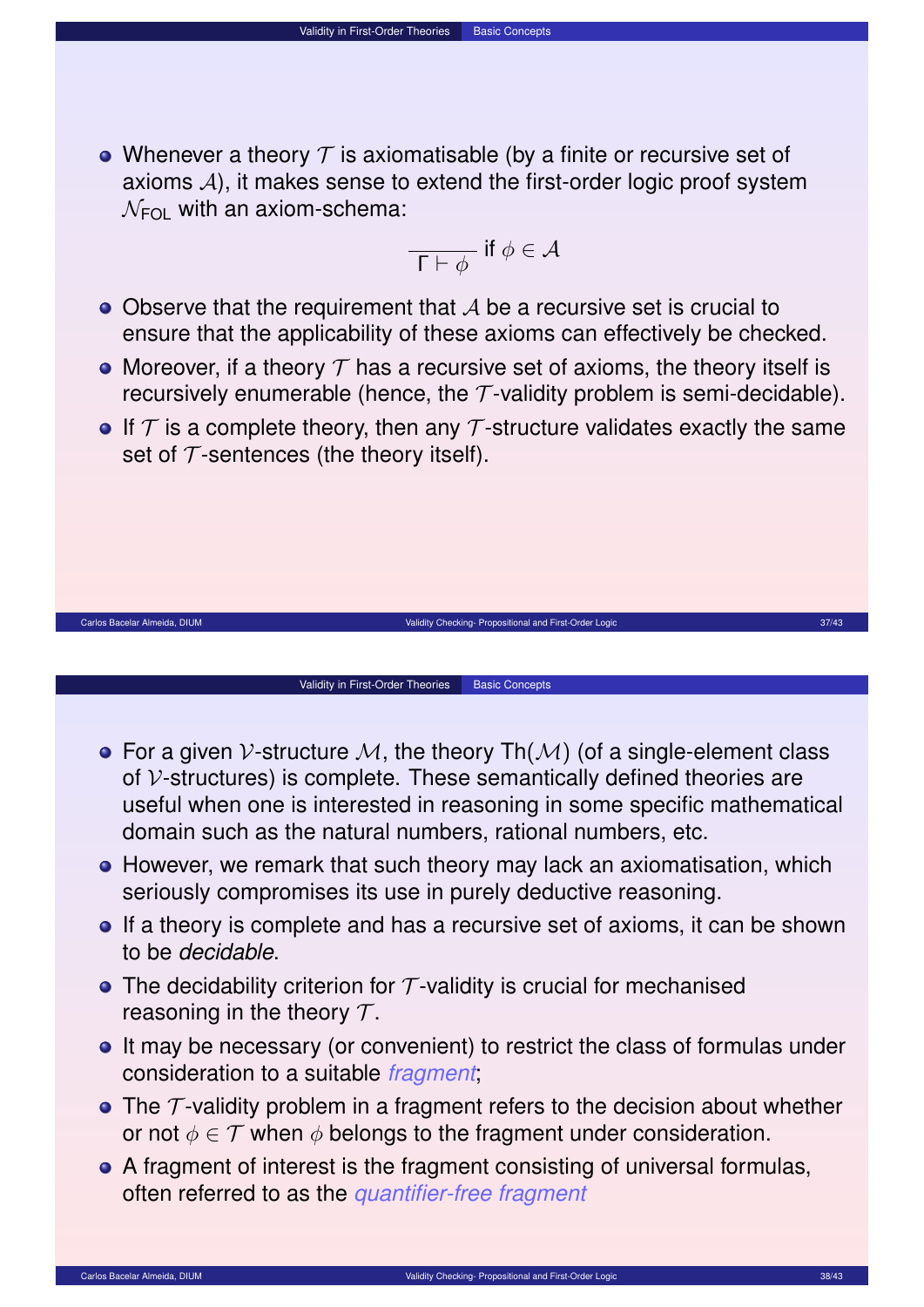Equality and Uninterpreted-Functions  $\mathcal{T}_E$ : theory whose the only axioms are the ones related with equality (reflexivity and congruence).  $T_F$ -validity is undecidable in general, but efficiently decidable for the quantifier-free.

Validity in First-Order Theories Some Theories

Natural Numbers and Integers  $\mathcal{T}_{\mathbb{N}}$ ,  $\mathcal{T}_{\mathbb{Z}}$ : the semantic theory of natural numbers (with operations  $0$ , succ,  $+, *$ ) and integers. It is neither axiomatisable nor decidable (*Godël incompleteness theorem*).

Peano Arithmetic  $T_{PA}$ : a first-order approximation of the theory of natural numbers. Its axiomatisation includes <an axiom scheme for induction

> $\phi$  [0/*x*]  $\qquad \forall n.\, \phi$  [*n*/*x*]  $\rightarrow \phi$  [*n* + 1/*x*] ∀*n*. φ [*n*/*x*]

It is incomplete and undecidable (even for the quantifier-free fragment).

#### Validity in First-Order Theories Some Theories

Linear Arithmetic  $\mathcal{T}_{LA}$ : with vocabulary  $\mathcal{V} = \{\ldots, -2, -1, 0, 1, 2, \ldots -2, -1\}$ 1., 2.,  $\dots$ ,  $+$ ,  $=$ ,  $<$ }, where *n*· is a unary function that multiplies its argument by a constant. This theory is both complete and decidable, and it is in fact one of the most widely used in the context of program verification.

Carlos Bacelar Almeida, DIUM and The Carlos Carlos Carlos Carlos Validity Checking- Propositional and First-Order Logic 39/43 and The Carlos 39/43

- Rational Numbers: the full theory of rational numbers (with addition and multiplication) is undecidable, since the property of being a natural number can be encoded in it. But the theory of *linear arithmetic over rational numbers*  $T_{\text{OLA}}$  is decidable, and actually more efficiently than the corresponding theory of integers.
	- Reals  $\mathcal{T}_{\mathbb{R}}$ : surprisingly, this theory is decidable even in the presence of multiplication and quantifiers. However, the time complexity of the associated decision procedure may make its application prohibitive.
- Fixed-size bit vectors: model bit-level operations of machine words, including 2 *n* -modular operations (where *n* is the word size), shift operations, etc. Decision procedures for the theory of fixed-sized bit vectors often rely on appropriate encodings in propositional logic.

Arrays, Finite Maps, Lists...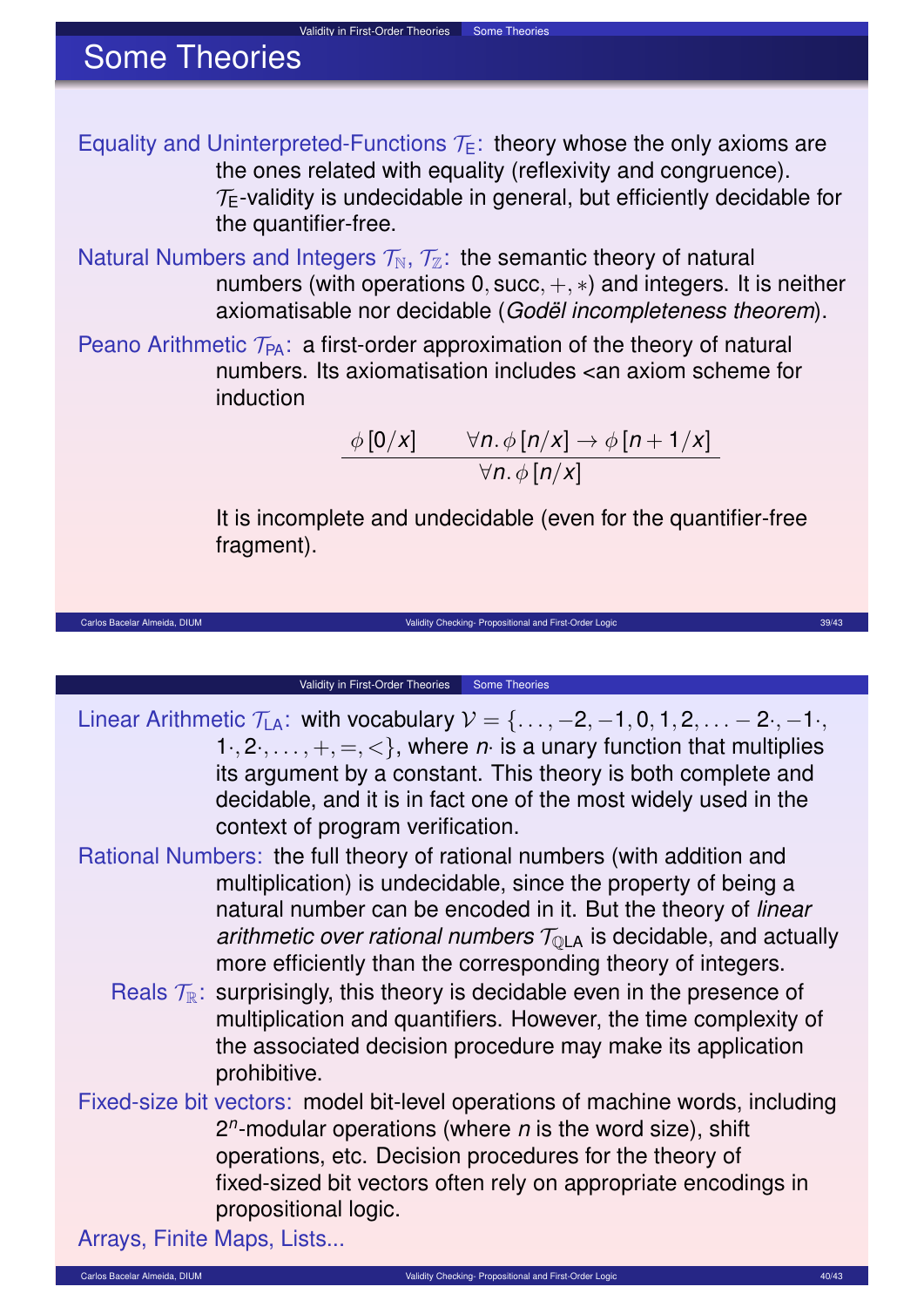### Validity in First-Order Theories SMT Provers Satisfiability Modulo Theories

- The SMT problem is a variation of the propositional SAT problem for first-order logic, with the interpretation of symbols constrained by (a combination of) specific theories.
- More precisely, SMT solvers address the issue of satisfiability of quantifier-free first-order CNF formulas, using as building blocks:
	- **1** a propositional SAT-solver,
	- 2 and state-of-the-art theory-solvers.
- **•** For a first-order CNF  $\phi$ :
	- Let prop(−) be a map from first-order formulas to propositional formulas that substitutes every atomic formula by a fresh propositional symbol.
	- For a valuation  $\rho$  of prop( $\phi$ ), the set  $\Phi(\rho)$  of first-order literals be defined as follows

 $\Phi(\rho)=\{\mathsf{prop}^{-1}(P_i)\mid \rho(P_i)=\textbf{T}\}\cup \{\neg \mathsf{prop}^{-1}(P_i)\mid \rho(P_i)=\textbf{F}\}$ 

- **•** Given a CNF, the SAT-solver answers either "unsat", or "sat" with a particular valuation (model).
- Given a conjunction of atomic formulas, the *theory-solver* answers either "T-consistent", or "T-inconsistent" with a particular "unsatisfiable kernel" (i.e. a subset of the given set that is already unsatisfiable)

Carlos Bacelar Almeida, DIUM Validity Checking- Propositional and First-Order Logic 41/43

Validity in First-Order Theories **SMT Provers** 

SMT loop

**SMT-Solver (**ψ**)** =  $A \leftarrow \text{prop}(\psi)$ loop  $(r, \rho) \leftarrow \mathsf{SAT}(A)$ if *r* = unsat then return unsat  $(r, \Upsilon) \leftarrow \textit{TSolver}(\Phi(\rho))$ if  $r =$  sat then return sat  $C \leftarrow \bigvee_{B \in \Upsilon} \neg \mathsf{prop}(B)$  $A \leftarrow A \wedge C$ 

- The main loop invokes the propositional SAT solver with a propositional formula *A* that is initialised with prop $(\psi)$ .
- **If a valuation**  $\rho$  **satisfying A is found, the theory solver is invoked to check** if  $\Phi(\rho)$  is satisfiable.
- **If not, it will add to A a clause which will have the effect of excluding**  $\rho$ when the SAT solver is invoked again in the next iteration.
- The algorithm stops whenever the SAT solver returns "unsat", in which case  $\psi$  is unsatisfiable,
- o or the theory solver returns "sat", in which case  $\psi$  is satisfiable.